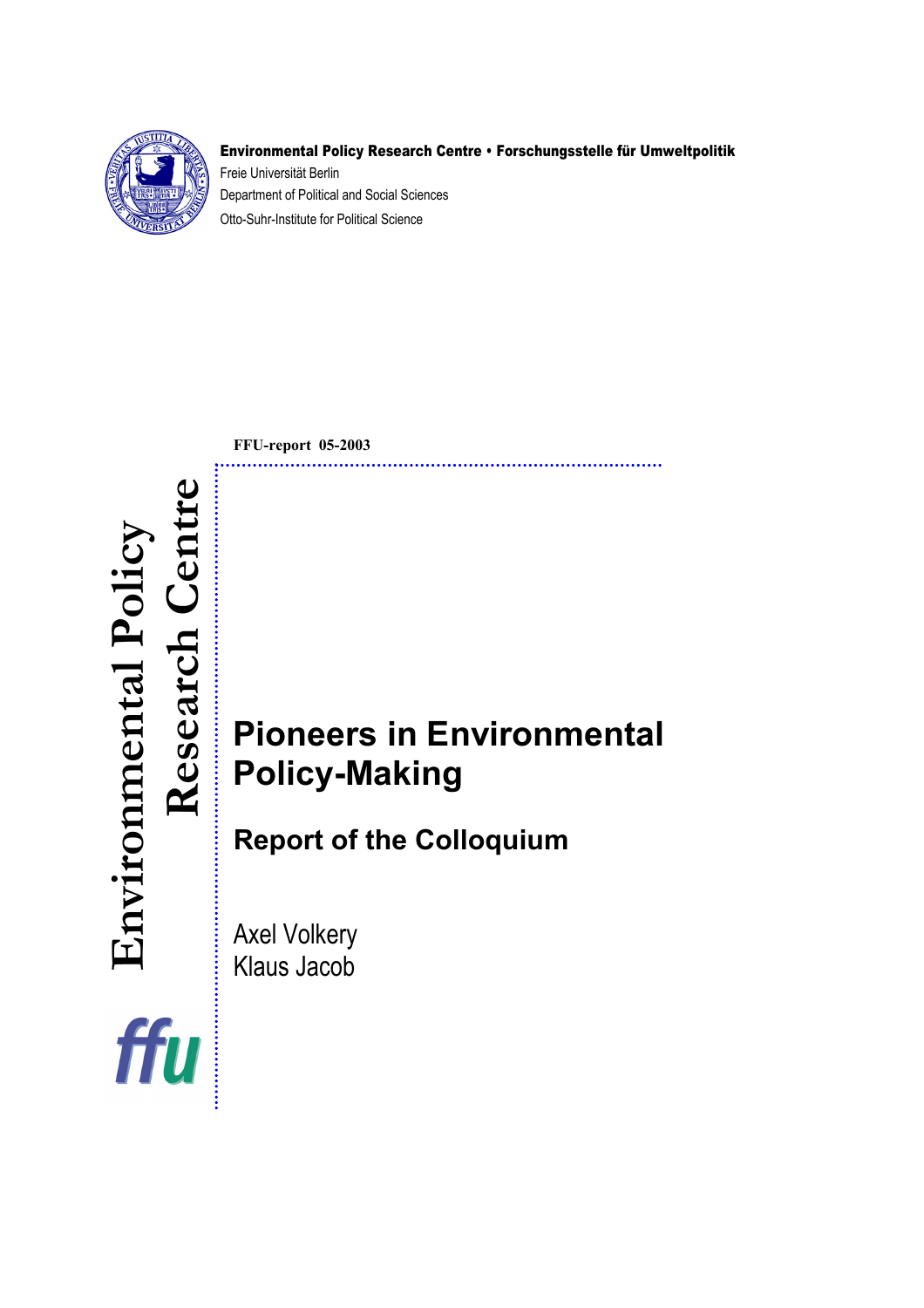# *The Colloquium*

# *Pioneers in Environmental Policy-Making*

*Berlin, 18-19 October 2002* 

*was funded by*



*volkery@zedat.fu-berlin.de jacob@zedat.fu-berlin.de* 

*For helpful comments on earlier versions we'd like to thank Kerstin Tews, Per-Olof Busch and Manfred Binder.*



Environmental Policy Research Centre • Forschungsstelle für Umweltpolitik Freie Universität Berlin Department of Political and Social Sciences Otto-Suhr-Institute for Political Science

Ihnestr. 22 14195 Berlin

> telefon +49-30-838 566 87 fax +49-30-838 566 85 email ffu@zedat.fu-berlin.de internet www.fu-berlin.de/ffu/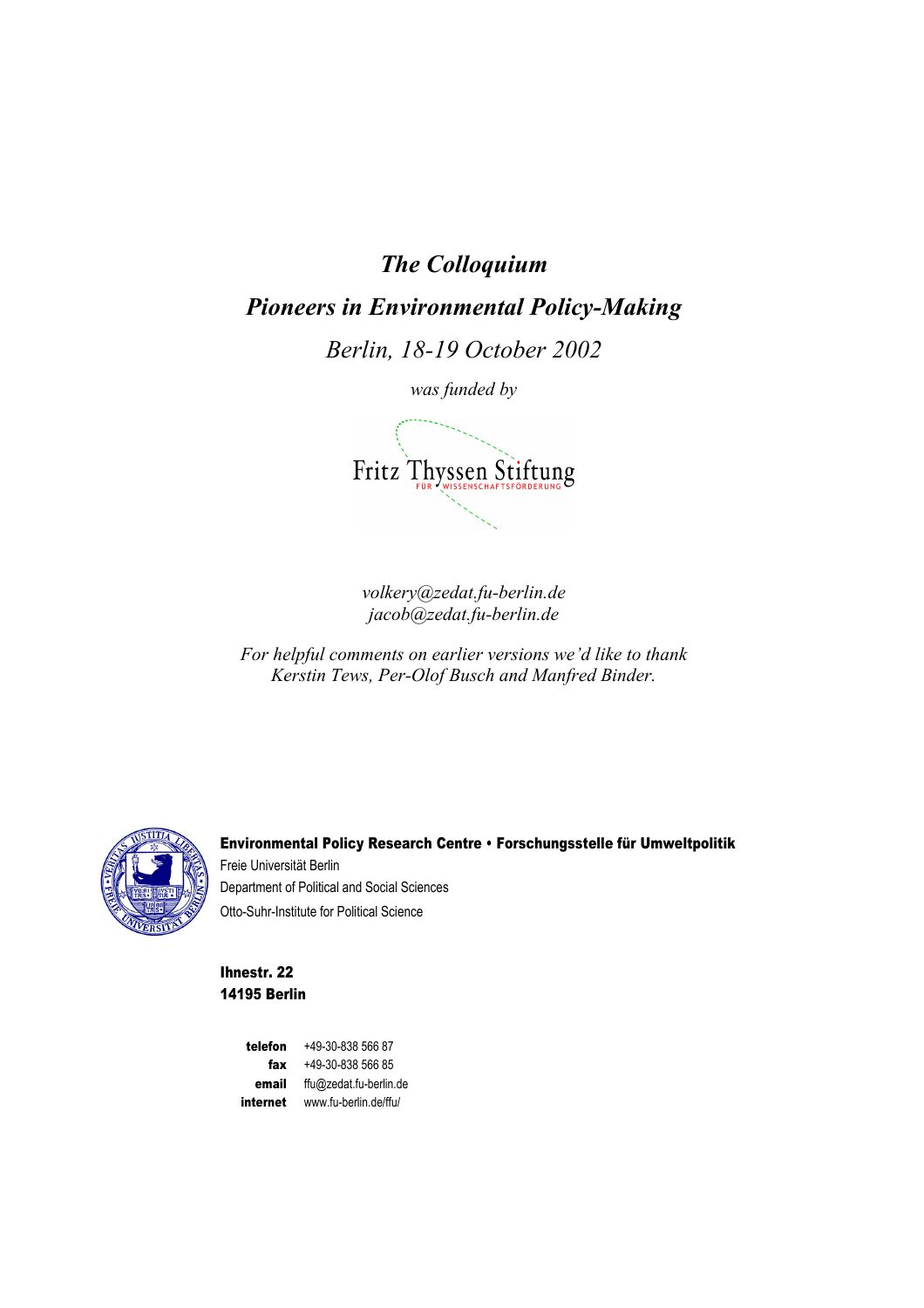# **Contents**

# Abstract

|            | 1. Thematic context of the conference example of the state of the conference of the state of the state of the state of the state of the state of the state of the state of the state of the state of the state of the state of |                |
|------------|--------------------------------------------------------------------------------------------------------------------------------------------------------------------------------------------------------------------------------|----------------|
|            |                                                                                                                                                                                                                                | $\overline{4}$ |
|            | Session 'Domestic Sources of Pioneering Environmental Policy-Making' 5                                                                                                                                                         |                |
|            | Session 'The European and International Dimension of Pioneering                                                                                                                                                                | 10             |
|            | Session 'The Political Economy of Environmental Policy-Making'                                                                                                                                                                 | 12             |
|            |                                                                                                                                                                                                                                | 15             |
| References |                                                                                                                                                                                                                                |                |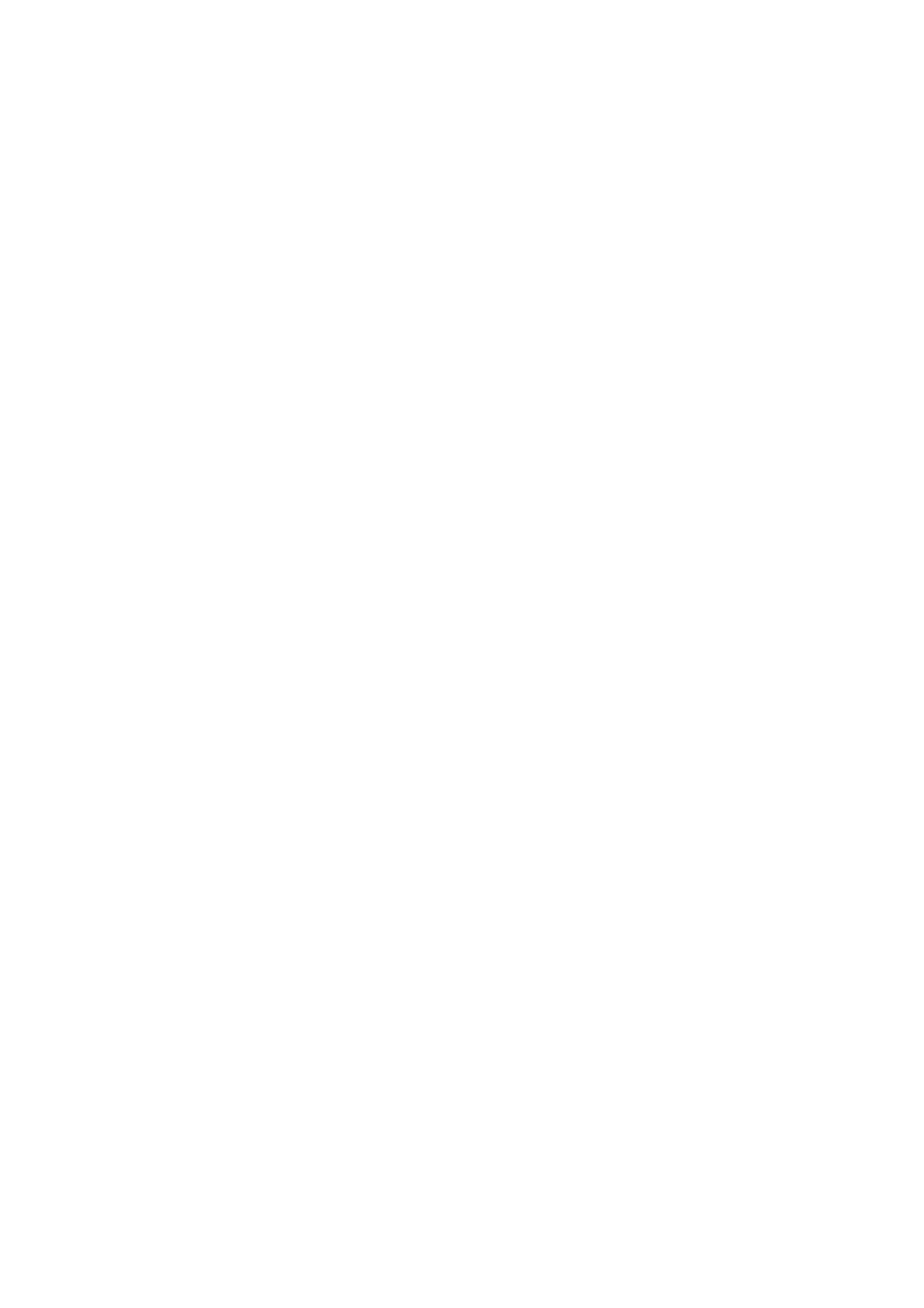# **Abstract**

On October 18th and 19th, 2002, a colloquium was held at the Freie Universität in Berlin, visited by an international group of about 60 scholars to present and discuss current research from social sciences regarding the potentials and restrictions of pioneering behaviour of states in environmental policy. The colloquium was funded by the Fritz Thyssen Foundation. It was organised on the occasion of the  $65<sup>th</sup>$  birthday of Prof. Martin Jänicke in August 2002. The primary aim of the conference was to combine different streams of research that are yet independent in order to identify synergies for future research. In detail, these were research approaches that, (1) search for the national characteristics and conditions for pioneering behaviour, (2) ask for the international conditions and (3) analyse the economic conditions and implications of a vanguard role in environmental policy. The focus was primarily on contributions from political science.

It was largely consensus that pioneering behaviour is a critical influencing factor for the advancement of European and international environmental policy. It was conceded, that despite the advancing internationalisation of political law and decision making there is still room for manoeuvre for an ambitious national environmental policy. Beyond that, states may possibly enhance their capacity for action by a skilful management of interdependencies in international regimes and organisations. This can be indicated by the growing importance of the Scandinavian countries for the world wide development of environmental policy. It has to be mentioned though regarding the state of the art in social sciences, that there are neither generally accepted criteria of analysis for the empirical determination of pioneering behaviour, nor for the investigation of the relevant causal factors and impacts of such a behaviour. As a matter of fact, different definitions, perspectives for analysis and methods of measurement are applied, that have to be clarified and coordinated mutually in order to develop a consistent framework of analysis that can be utilised for empirical investigations in cross country comparative research. In the course of the colloquium, the outline for such a framework has been identified and discussed regarding forthcoming research. It is planned to publish the contributions to the project in a conference report.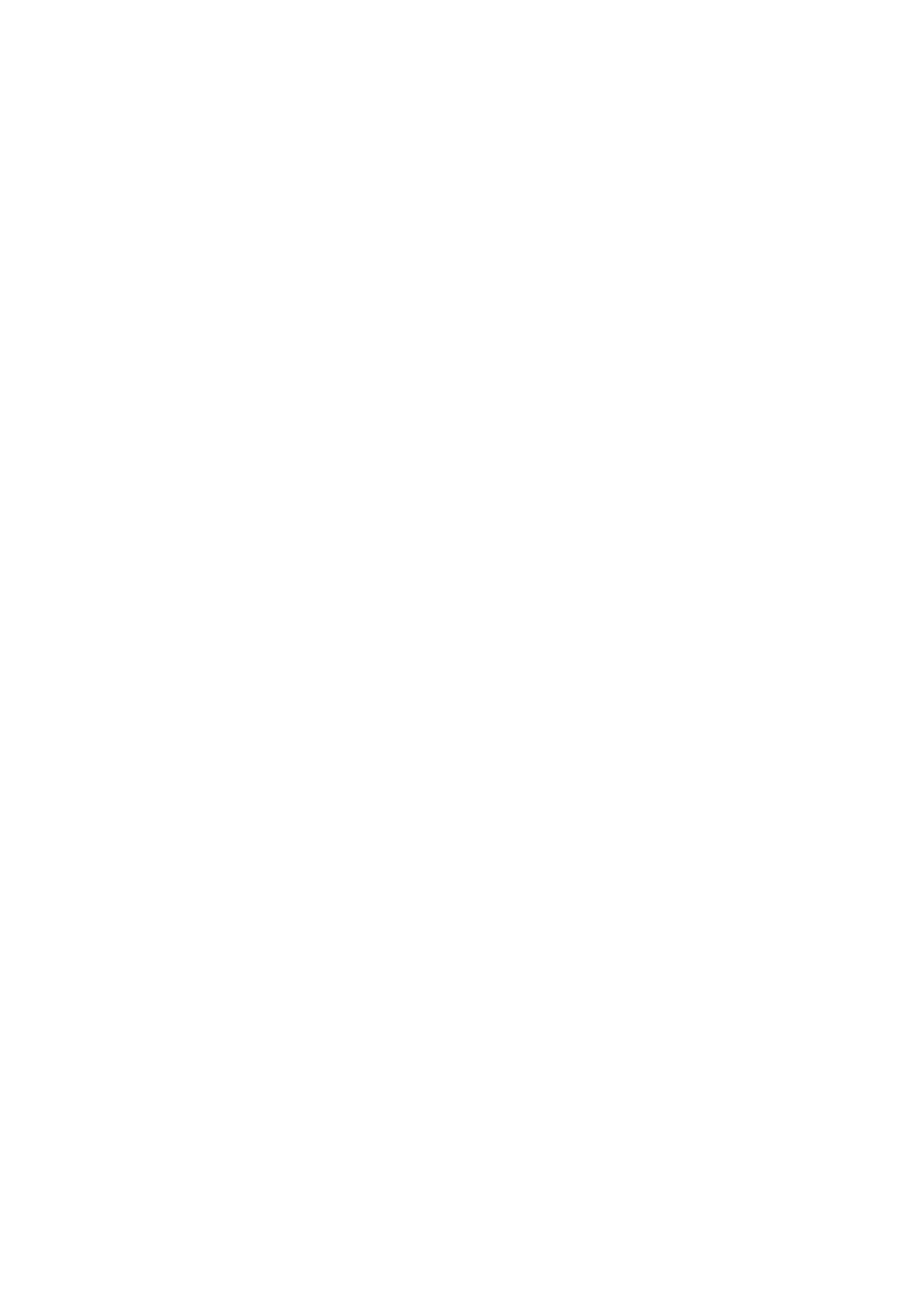#### **1 Thematic context of the conference**

It is a question open to controversial debate how environmental policy can be successful under conditions of economic and political globalisation and which role is taken by nation states, regimes based on international law, international organisations, multinational enterprises and nongovernmental organisations. Do effective solutions for the pressing global environmental problems depend on the institutionalisation of binding international law and international organisations? Or is it still the nation states that are decisive for the speed and the scope of the development of policies because they learn from each other and therefore, effective solutions for problems are voluntarily adopted (see e.g. Biermann, 2001).

The political relevance of this question can be clarified by the retreat of the US from the international climate change policy. Facing the stuck situation in international negotiations, could a pioneering role of selected nation states or regional confederations such as the European Union initiate an alternative mechanism of coordination, that can be labelled as "Governance by Diffusion of Policy Innovations" (Kern et al., 2001; Ott and Oberthür, 1999; Tews and Busch, 2001; Scheer, 2001)? Instead of an internationally coordinated proceeding of the community of nation states, a process of imitation of policy innovations among the nation states could be a functional equivalent, in particular if this is linked to technological leadership, which results in economic advantages. Examples of this are the rapid diffusion of funding programmes for

renewable energies or the – however slower – diffusion of CO2- and energy taxes.

It is subject of controversial debate, which influence the internationalisation of markets and the world wide mobility of goods, humans and capital has on the sovereignty for action for modern, democratic states. Some argue that the nation state is under considerable pressure to modify its national systems of taxation and regulation in order to avoid the exodus of capital and the movement of enterprises: this forces nation states among others to lower environmental standards because they affect the competitiveness of many industries adversely (so called "race to the bottom") (Green and Griffith, 2002; deVries, 2001; Hardt and Negri, 2000; Cerny, 1999; Strange, 1998).

A second argument stresses the limitations of autonomy for action to the nation state that arises both from the framework of norms of international regimes and regional confederations of countries such as the EU or NAFTA as well as the appearance of new actors such as multinational enterprises and non governmental organisations and the fact that nation states lack the competence to solve many environmental problems because of their global nature (Koehn und Rosenau, 2002; Nye and Donahue, 2000; Held et al., 1999; Haas et al., 1993).

It is widely believed by politicians, that unilateral action in the context of economic globalisation is becoming less likely not only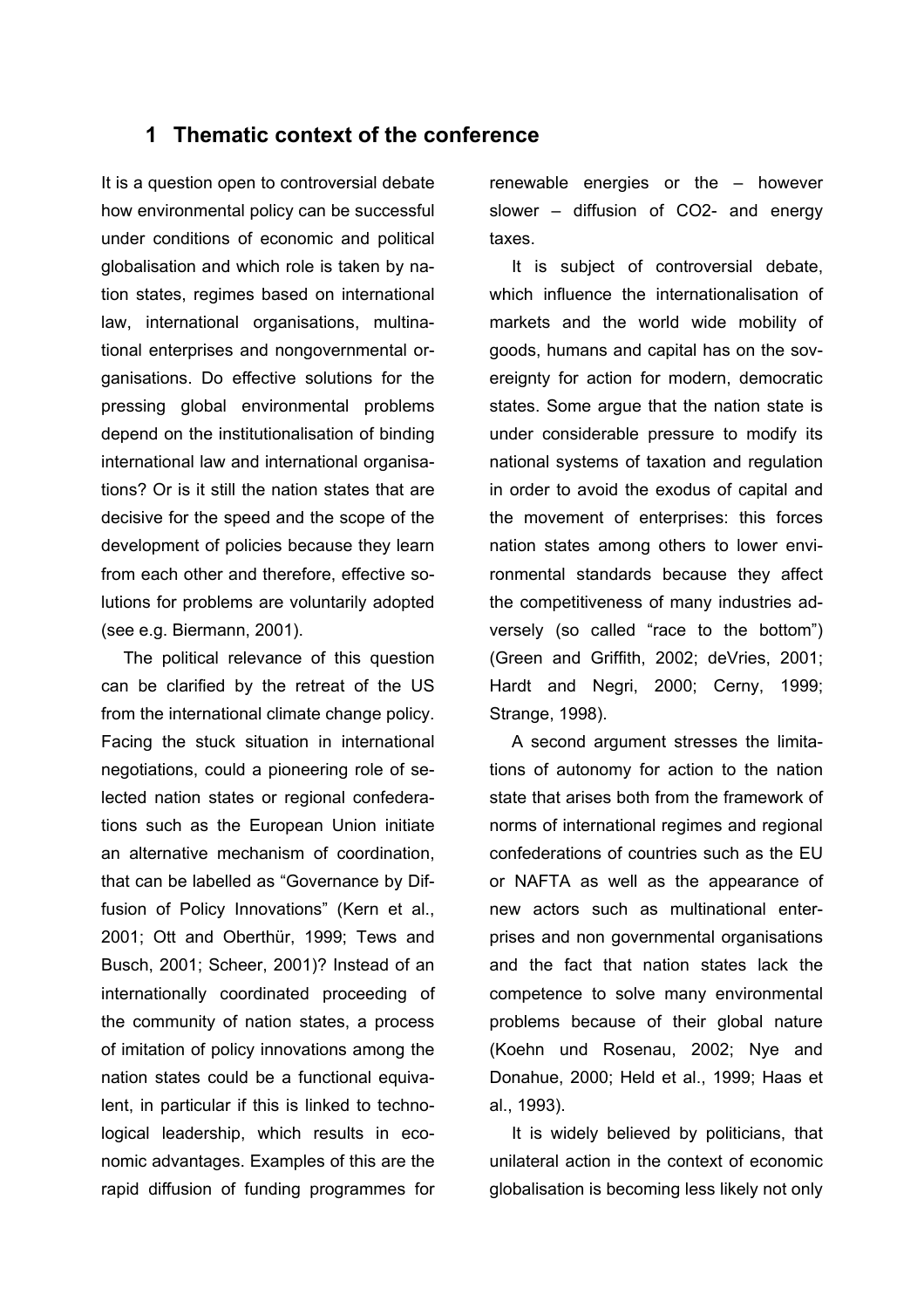in case of transboundary problems, but also for all environmental problems becomes less likely if they bear additional costs. By this, there is the danger of a "regulatory chill" (Hoberg, 2001, 213) independent from the real existence of adverse impacts on competitiveness of more far reaching unilateral environmental regulations: if politicians and voters are convinced that regulatory measures affect the competitiveness adversely, this argument can be utilised from the target group of a policy to make credible threats (Hay and Rosamond, 2002; Hoberg, 2001; WTO, 1999, 5). In this case, innovative environmental policy measures are not adopted.

From this point of view, promising problem solutions are mainly dependent on whether the international community of nation-states is able to agree on binding law and to create the institutional structure for a new governance structure on the international level that is able to enforce these agreements (Young, 2002; Esty, 1999; Keohane and Martin 1995; Zangl 1994). A more optimistic view perceives the appearance of new actors such as nongovernmental organisations or scientific networks, the rapid growth of the body of international law and organisations, and the emergence of new forms of regulation such as publicprivate partnerships, as the rise of a first outline of a governance beyond the nationstate (Park, 2002; Knill and Lehmkuhl, 2002; Auer, 2000; Zürn, 1998). Under certain circumstances, norms are even developed in bilateral negotiations between private actors without including governmental actors at all (Jacob and Jörgens, 2001).

A more sceptical position argues that in general, international bargaining processes do generate insufficient results because of the disparate structure of interests and an unclear hierarchy for decision making (Suranovic, 2002). However, both lines of argument postulate a declining importance of the role of nation states.

Compared to these arguments, a number of empirical, comparative studies on environmental policy conclude that there is indeed a far reaching change in the general framework conditions for political action. However, a general decline of the room for manoeuvre of the nation states cannot be observed (e.g. Bernauer, 2000). Despite the processes of economic and political globalisation, innovative and ambitious environmental concepts and standards are still formulated and implemented. Moreover, these innovations diffuse on a global scale with an increasing speed (Weidner and Jänicke, 2002; Kern et al., 2001; Tews and Busch, 2001). These phenomena of diffusion of environmental norms can be observed particularly for technology based standards (Wheeler, 2001; WTO, 1999; Garrett, 1998; Vogel, 1997). Governments increasingly orient themselves towards the environmental policies of other countries and adopt their successful approaches for problem solving. As a consequence, a growing global convergence of national environmental policies can be observed regarding institutions, regulatory approaches and instruments. This convergence takes place on the level of pioneer countries and, partially, far beyond the scope of regulation of international or multilateral agreements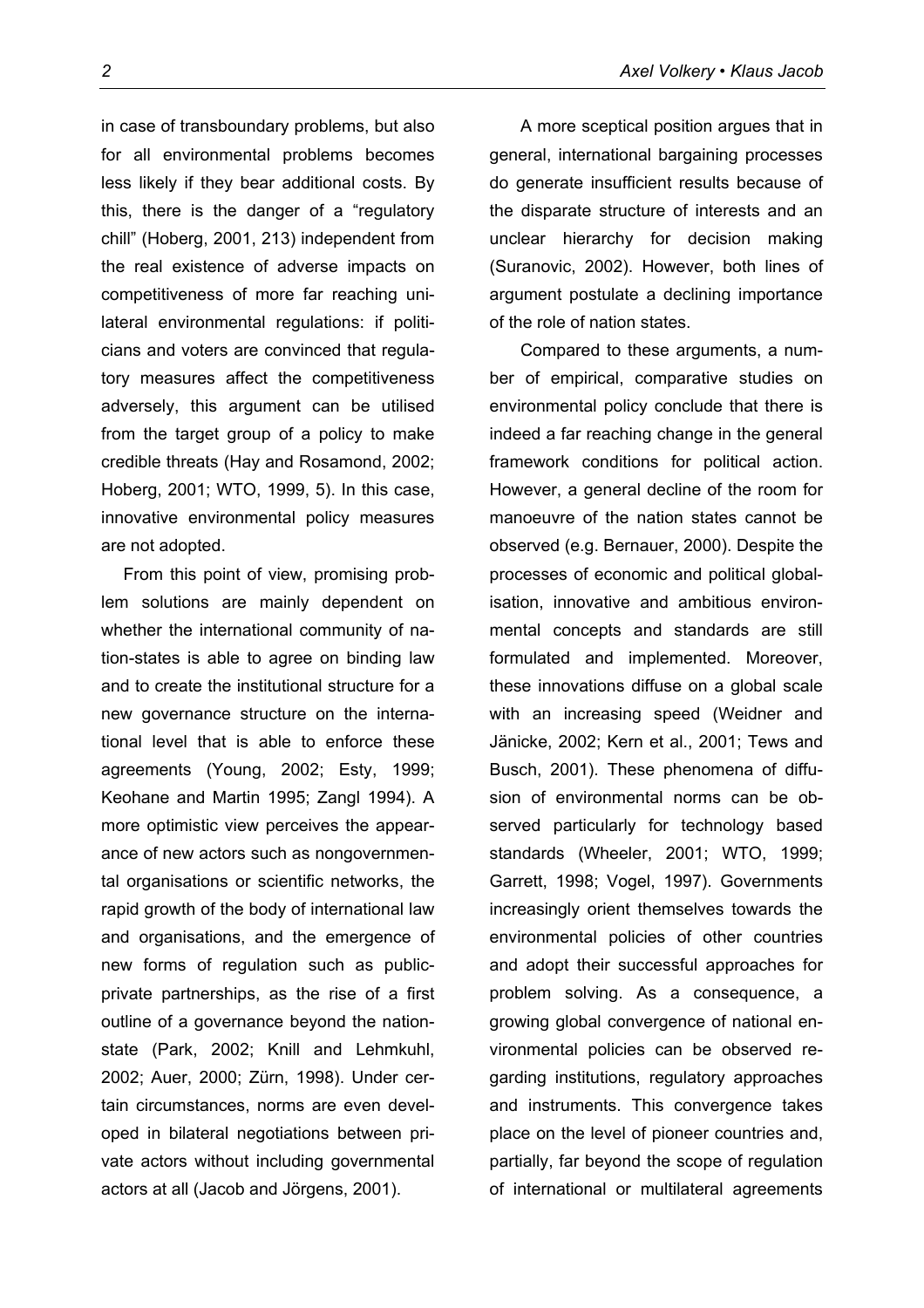(so called "race to the top") (Delmas, 2002; Bernauer, 2000; Vogel, 1997). In this context the special importance of international organisations such as the OECD or the UNEP as well as special international regimes is stressed, because they serve in many cases as an arena for the diffusion of innovative concepts and strategies (Marcussen, 2001). Especially small countries exploit this opportunity to shape the agenda of international environmental policy (Kellow and Zito, 2002; Jänicke, 2001). Furthermore, the emergence of international environmental agreements can be traced back to the initiatives of single countries or groups of countries that also influence the conceptual arrangement, largely without being opposed by other countries. To sum up: although the nation state is exposed to a changed environment for policy making it remains the decisive actor, also because there is no equivalent displacement regarding the implementation of international guidelines and for democratic legitimation.

A pioneering role in environmental policy is closely related to the expectation that an economic competitive advantage arises for domestic industry. On the one hand, this may happen by exporting technologies that have been developed and marketed as a reaction to national regulation. On the other hand, environmental standards may disclose inefficient patterns of production that, if eliminated, may compensate the costs of adapting to the national regulation. Both explanations represent the core of the so called Porter hypotheses (Porter and van

der Linde, 1995; s.a. Taistra, 2001; King and Lenox, 2001). The effects of environmental regulations on innovations have been analysed extensively. A number of case studies revealed support for these hypotheses (Ashford, 1979; s.a. Hemmelskamp et al. 2001; Blazejczak et al., 1999; Rennings, 1999; Wallace, 1995). Quantitative analysis reveals a high statistical correlation between the economic competitiveness of countries and the strictness of environmental regulation (Schwab et al., 2002; Porter and Esty, 2001; Europäische Umweltagentur, 2001) or between the eco efficiency and competitiveness (Sturm et al., 2000). However, the causal direction of this correlation remains unclear: technological innovation may be induced by environmental policy, which at the same time increases the competitiveness. The opposite interrelation may be true as well: technical innovation represents a resource for the advancement of environmental policy and they are picked up by policy makers when it is decided on standards. By this, the diffusion of technologies is supported (Jänicke and Jacob, 2001; Jacob, 1999). Furthermore, the empirical analysis of innovation oriented environmental policy gives evidence that innovation effects cannot be ascribed to a single policy instrument only, but policy style and the configuration of actors do have an independent effect (Jänicke et al., 2000). Thereby, additional potential for action to form political processes is opened up for single countries.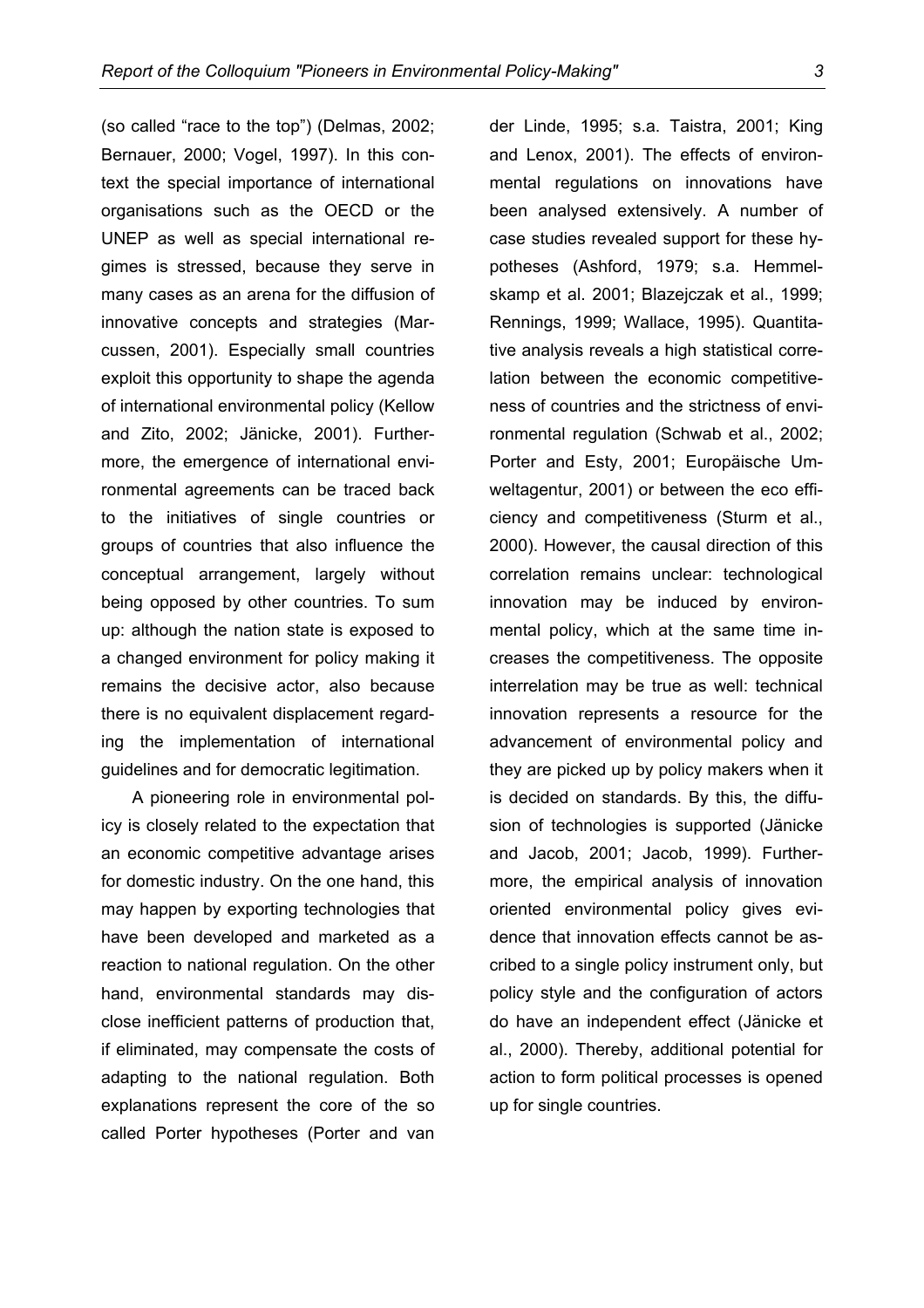#### **2 Aims and conception of the colloquium**

Thus, pioneering countries play an important role in global environmental policymaking, both regarding the processes of horizontal diffusion and international negotiations (Skou-Andersen and Liefferink, 1997). A main question is whether or not a process, based on mutual policy imitation and adoption, that might be called governance by diffusion of policy innovations, can serve as an equivalent coordination mechanism to internationally negotiated agreements. Another question concerns the relationship between the models of institution-building at the international level and of horizontal policy diffusion: Are these compatible or competitive approaches? What are the restrictions for pioneering behaviour of single countries, how far-reaching is the scope of possible action? To which degree do major advances in global environmental policy-making depend on countries assuming a pioneering role? And why do countries assume such a role at all?

Concerning the explanation of pioneering behaviour, several questions still need to be answered: Which conditions must be given for countries to take up a pioneering role? What are the influencing factors on the national and international level that promote or restrict such behaviour and how do they interact? Does pioneering behaviour require some decisive regulatory capacities as a prerequisite, and if so, are general predictions about them possible? In which domains of environmental policy are effective problem-solutions easily invented and diffused, in which domains hardly or not at all? What is to say about international organisations such as the OECD and their acting as an innovator and agent of diffusion of policy innovations? And how much discretion for ambitious policy-making do Member States of the European Union have in the context of the ongoing process of European integration?

The aim of the colloquium was the integration of different strands of research, namely International Relations, Comparative Research and Innovation Studies, in order not only to lay open a comprehensive survey of the state of the art of research in environmental policy-making, but also in order to connect the so far loosely coupled research strands and discover new research perspectives. For this undertaking, a number of prominent scholars of the respective strands of research could be gathered. Mainly, the colloquium consisted of:

- Scholars who analyse national environmental policy from a comparative point of view. They focus on opportunities and restrictions for policy-making at the national level. They aim at a careful disaggregration of the state in order to analyse its functioning mechanisms properly.
- Scholars who work in the field of international relations, analysing international regimes and treaties. For these scholars, major advances can be reached mainly via the international level. They pay special attention to the role and influence of single countries during regime formation processes. A lot of research has also scrutinized the impacts of international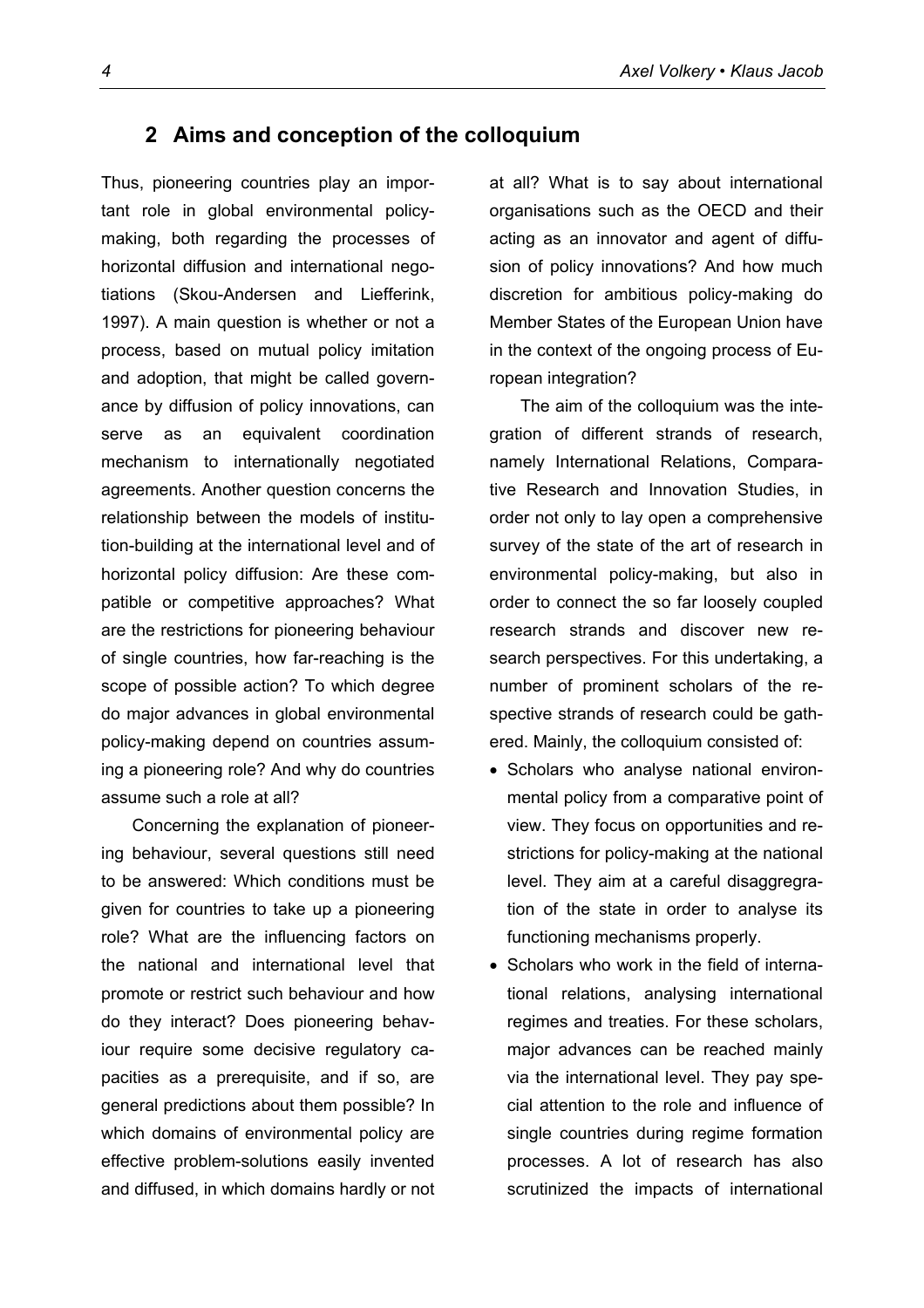regulations on processes of policy formulation on national level. In this respect, the different strands of research on international and supranational institution building and their distinct impact on policy-making on the national level has to be distinguished.

Scholars who analyse the interplay of environmental regulation, innovation cycles and market competitiveness. This strand can be subsumed under the heading of "Ecological Modernisation". In this respect, the invention and diffusion of marketable technological innovations is of major interest. Policy regulation is asked to stimulate these processes and to reduce adaptation costs. However, such a technologically-based approach is hardly able to sufficiently tackle environmental pressure related to the overall industrial structure of a country (i.e. the existence of so called dirty industries). Therefore, the possibilities for initialising processes of ecological restructuring remain another research topic in this strand of research.

# **Session 'Domestic Sources of Pioneering Environmental Policy-Making'**

The introductory keynote was given by Martin Jänicke, Environmental Policy Research Centre. He paid much attention to the fact that pioneering behaviour of nation states needs to be understood as a central driver of international policy development in the field of environmental policy. The capacities of single states for the invention and diffusion of new policies becomes crucial when international regime negotiations offer no possibility for the setting of ambitious goals that bind the signatory states. Pioneering behaviour is confronted with two major challenges: the integration of environmental concerns in other relevant sectoral policies and the creation, but also regulation of markets for innovative technologies with the objective of their world-wide distribution. Pioneering behaviour as an empirical phenomenon can be restricted to the group of western industrialised countries, because only these countries dispose of the necessary institutional, technological and economical capacities. On the other side, these countries face severe environmental pressures and hold accountable for most of the world-wide use of resources and emissions. Therefore, environmental improvements in these countries are of overriding importance.

Jänicke countered fears of a loss of competitiveness of domestic industries due to an ambitious national environmental policy: Environment-related innovations no longer constitute an additive expense factor but are a central determinant of technological progress. Pioneering countries proof to be highly competitive. Global environmental problems often trigger a worldwide demand for successful, effective solutions and their corresponding political regulations. Therefore, strategies to promote innovative technologies that enter world markets by national lead-markets also bear a consider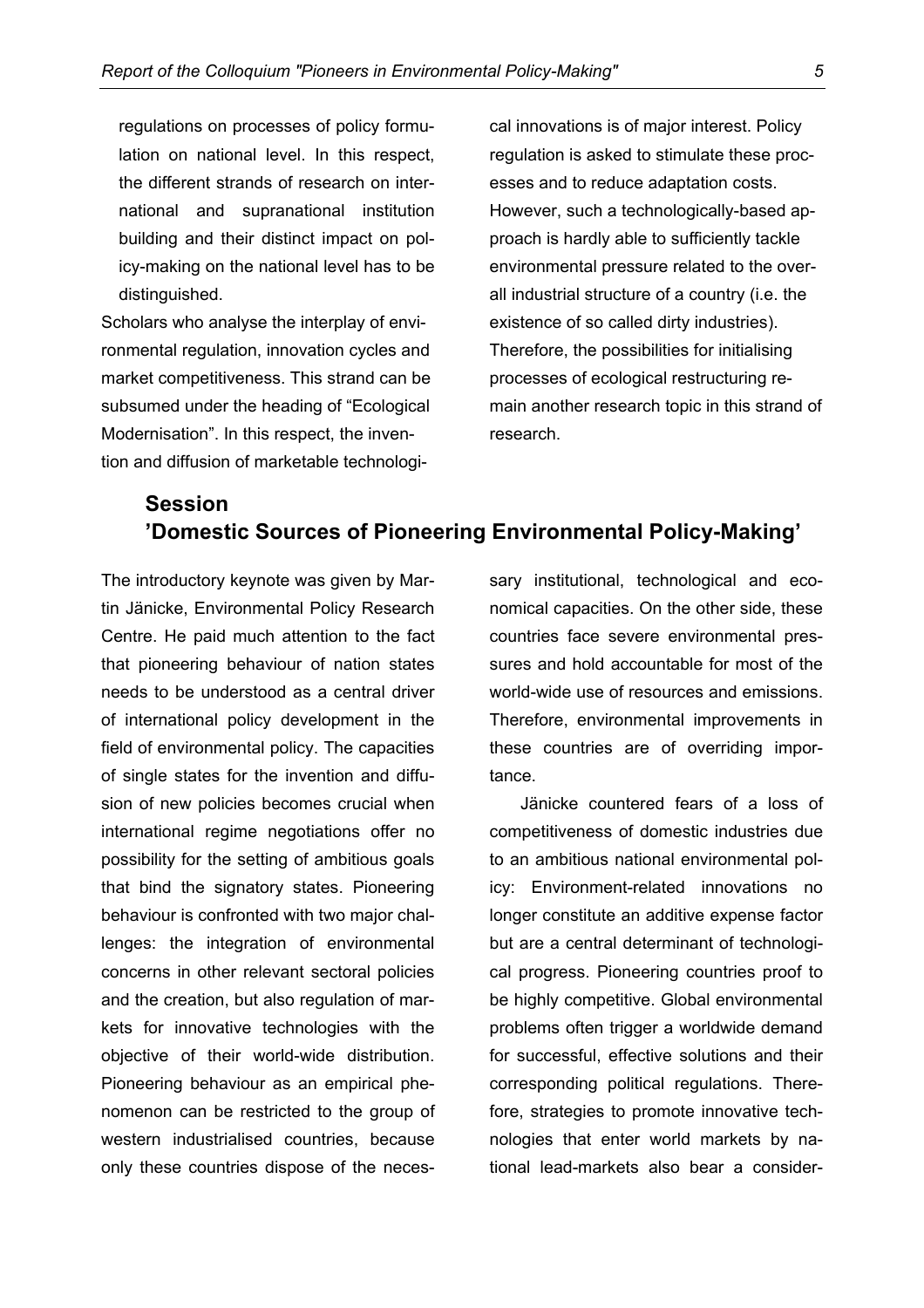able potential in an economic perspective. The internationalisation of policy-decisionmaking is of advantage in this context: International organisations provide active support for diffusion processes i.e. by pursuing benchmarking or best-practicecomparisons. Political and technological competition might serve as a promising alternative to international negotiations on the lowest common denominator for furthering the cause of global environmental protection. The successful alliance of the European Union and several developing countries for the promotion of renewable energies in the wake of the Johannesburg-Summit can be perceived as an example of this new strategic approach. However, much research is needed in order to clarify the underlying mechanisms of pioneering behaviour of countries and its influence within the interdependent, multi-actor and complex system of international environmental governance.

Pioneering behaviour does not automatically yield substantial improvements in the quality of the overall environment. From a comparative point of view, all western industrialised countries are characterized by the parallel of partial success in some areas, such as air or water protection, and of complete failure in other areas, namely the so called persistent problems where staterun measures did not cause any improvement at all in the past, i.e. loss of biodiversity or climate change. A main cause for this record is the sectoral fragmentation of public administration: The policies of the energy, agriculture, industry or transport departments cause severe environmental

deterioration. But instead of changing the core of these policies, new institutions such as environmental ministries are additionally created in order to respond to the challenge. By leaving the relevant policy goals of the target sectors relatively unchanged, the causes of environmental deterioration prevail. Therefore, a better integration of environmental concerns into sectoral policymaking is a prerequisite for substantial environmental improvements. For a long time, the difficultness of this task was underestimated: Effective integration strategies require strong institutional capacities that environmental ministries often lack.

Concerning the topic of Environmental Policy Integration, numerous activities during the last ten years can be observed in western industrialised countries, as William Lafferty, University of Oslo, pointed out in his following presentation. But instead of a consistent trend, there is a multiplicity of approaches strongly reflecting the politicaladministrative tradition of each country. In Canada, for example, the parliament is heavily involved in the process of Environmental Policy Integration. Monitoring of ministries through independent institutions such as the Commissioner for Sustainable Development also plays an important role. On the contrary, the process of Environmental Policy Integration in Germany is dominated by the federal government and, in particular, by the federal chancellor's office. The parliament is involved only to a less degree. Looking at the Dutch example, however, a focus on long-term oriented environmental planning, based on a target-group oriented,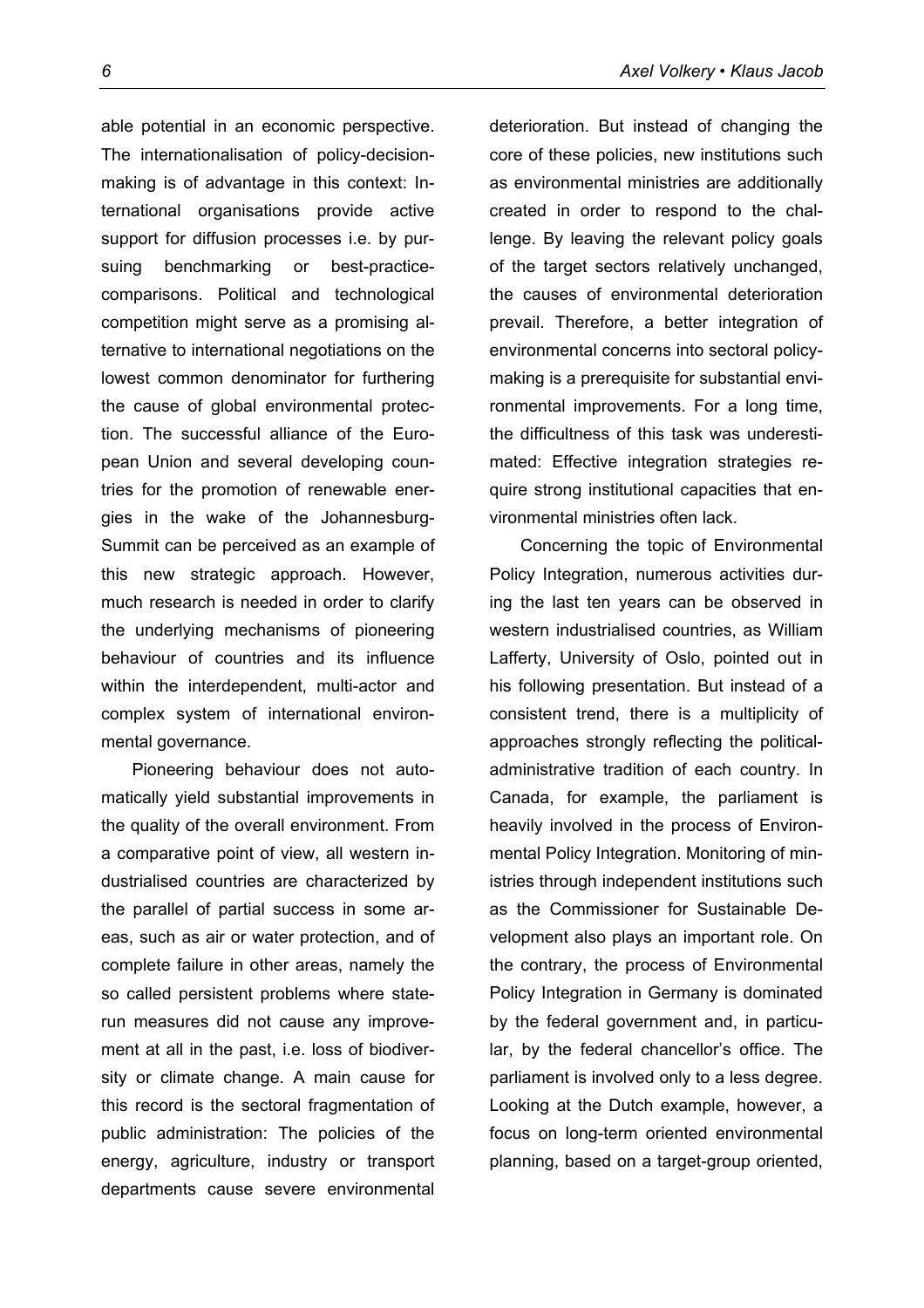participative approach shows up as the main approach.

In the end, there is no pure model of pioneering behaviour concerning Environmental Policy Integration. But some converging basic developments can be detected, nevertheless: a shift of attention from the strengthening of horizontal coordination mechanisms (overall planning, strengthening of environmental ministries) towards the strengthening of vertical coordination mechanisms (sectoral strategies, scoping reports, monitoring or green budgeting) and a combination of parliamentary, executive and administrative integrative mechanisms can be observed in most OECD-Countries. But in all OECD-Countries, efforts both for horizontal and vertical integration lag behind the original expectations. An influencing factor of crucial importance is the political support from the highest political levels, i.e. from the prime minister's office and also from the ministries of finance and economy. But a corresponding institutional safeguarding of integration processes does not often occur. Contrary to that, conflicts between different actors involved restrict the scope for integration efforts. This is aggravated by failures to counterbalance different interests.

These findings draw the attention towards the concept of institutional capacity. In the discussion, an agreement was reached that the concept of institutional capacity is a useful tool to distinguish between pioneering behaviours of states. The operationalisation of institutional capacity and its use for comparative research were identified as central questions. The subsumption into the wider context of the discussion about sustainable development, which has shifted the focus from a purely environmental towards a broader perspective, also remained to be solved.

Following this discussion, Helmut Weidner from the Social Science Research Centre presented findings on Capacity-Building in Environmental Policy from a large comparative research project. He identified the degree of perceived environmental pressure, the ability and willingness of environmental actors to act and their power-relationships with other societal actors as important factors for successful environmental policy. Equally, the economic and legal framework conditions, the potential of target groups to resist ambitious environmental policy-making and situative factors play an important role. Strong institutional capacities do not automatically yield pioneering behaviour. But pioneering behaviour by rule expands institutional capacities. Weidner also stressed the importance of pioneering behaviour for the world-wide development of environmental policy. Pioneering countries direct the pace of progress due to their central role in diffusion processes. Furthermore, they also provide a barrier function against backlashes in environmental policy. Weidner agreed with Jänicke that pioneering behaviour is restricted to the group of western industrialised countries. He also reiterated the statement that sustainable development is far from being realised in any industrialised country. Ambitious policy-making is strongly tied to public cycles of political economy. During the last thirty years different coun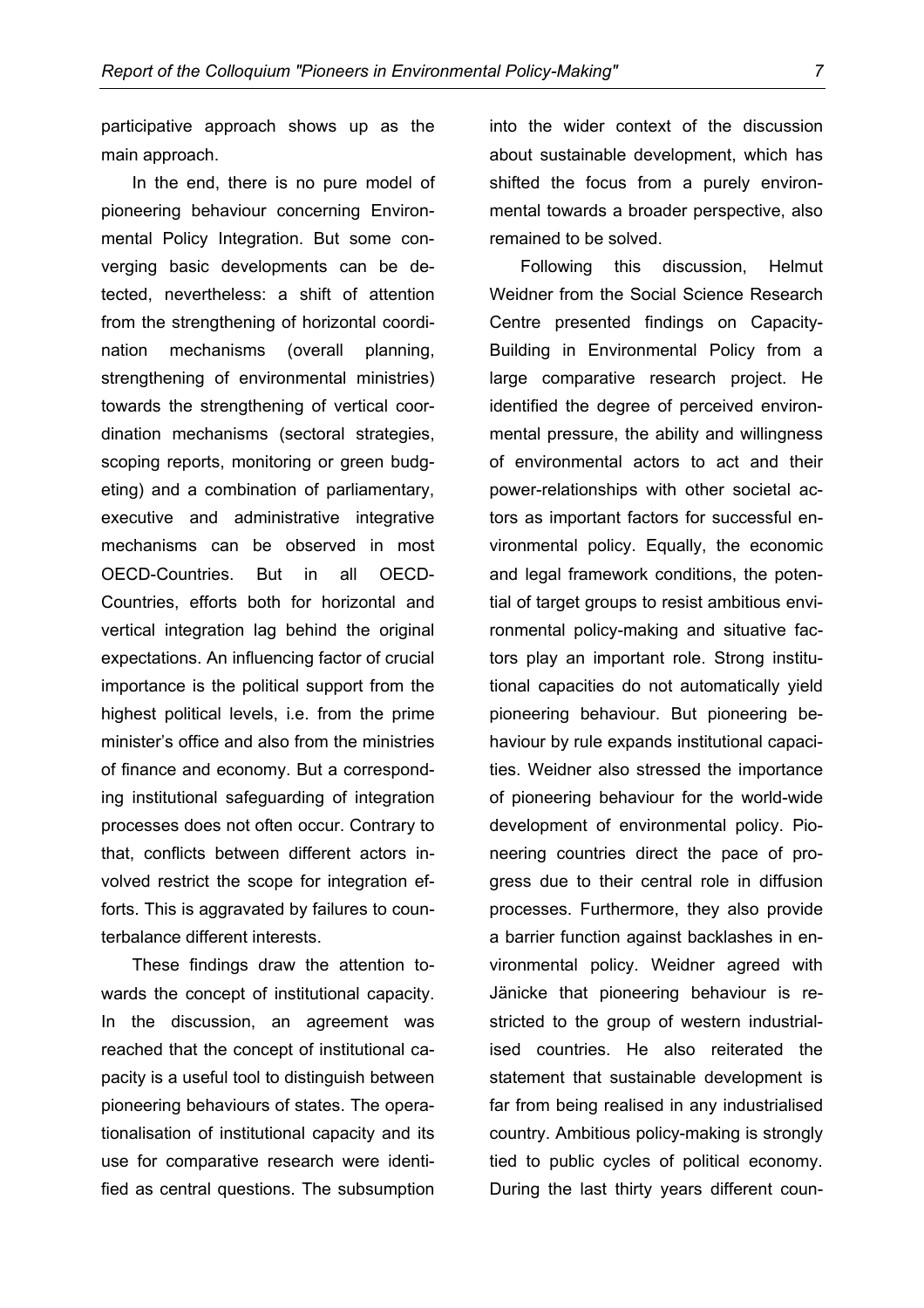tries influenced the international development of environmental policy, beginning with the US and Japan and ending with small European countries at present. Environmental standards have proven to be resistant against political change: A farreaching cut-back of environmental standards in times of low political awareness cannot be observed in any country, only a slow-down or stop of the further strengthening of policies and standards.

Pioneering behaviour, understood as the introduction of an innovation, be it organisational (i.e. building-up of a new agency or merging of agencies) or instrumental (i.e. introduction of a new levy or tax), are shaped by path-dependencies. Countries utilise their comparative institutional advantages. Pioneering behaviour happens mainly in the area of technologybased innovations, where win-win-solutions appear can be expected. There are only few examples for successful processes of ecological restructuring. The main restrictions to political steering of this kind can be ascribed to the sectoral fragmentation of policy-making.

But a commonly accepted definition of pioneering behaviour is still missing. Actual connotations of pioneering behaviour are often made with regard to the simple introduction of something new. Whether this innovation yields actual environmental improvements is of minor interest. For an accurate assessment, attention has to be paid to the whole policy process including the implementation phase. Clarification is also needed regarding the question of when to speak of pioneering behaviour: Analysis

can be orientated at the output-level (new strategies, institutions or instruments) or at the impact-level (real improvements). Pioneering behaviour can be broadly assigned to incremental innovations or, more restrictively, to radical innovations. The same holds true for the differentiation between the narrow focus of environmental policy or the wider focus of sustainable development. Also, the different action levels (national, supranational, international) have to be taken into account. Looking at different time periods (short-, medium- or long-term) bring about different assessments of what could be perceived as pioneering policies. Last not least, the absence of a positive definition of pioneering behaviour allows for a random use of the term. In this regard, even developments that contradict environmental concerns can be labelled as pioneering behaviour.

Weidner suggested a possible definition of pioneering behaviour containing the following aspects: Improvement of the feasibility of a strategy of ecological modernisation together with the strengthening of approaches beyond standardised technological solutions that have a demonstration effect for other countries. Research should concentrate on the functions of pioneering behaviour in an international context and on the possibilities for fostering such strategies. Special weight should be given to the analysis of institutional requirements of pioneering behaviour.

In the following discussion, several questions were raised about the feasibility and usefulness of the capacity-approach, especially by the fact that it gave no answer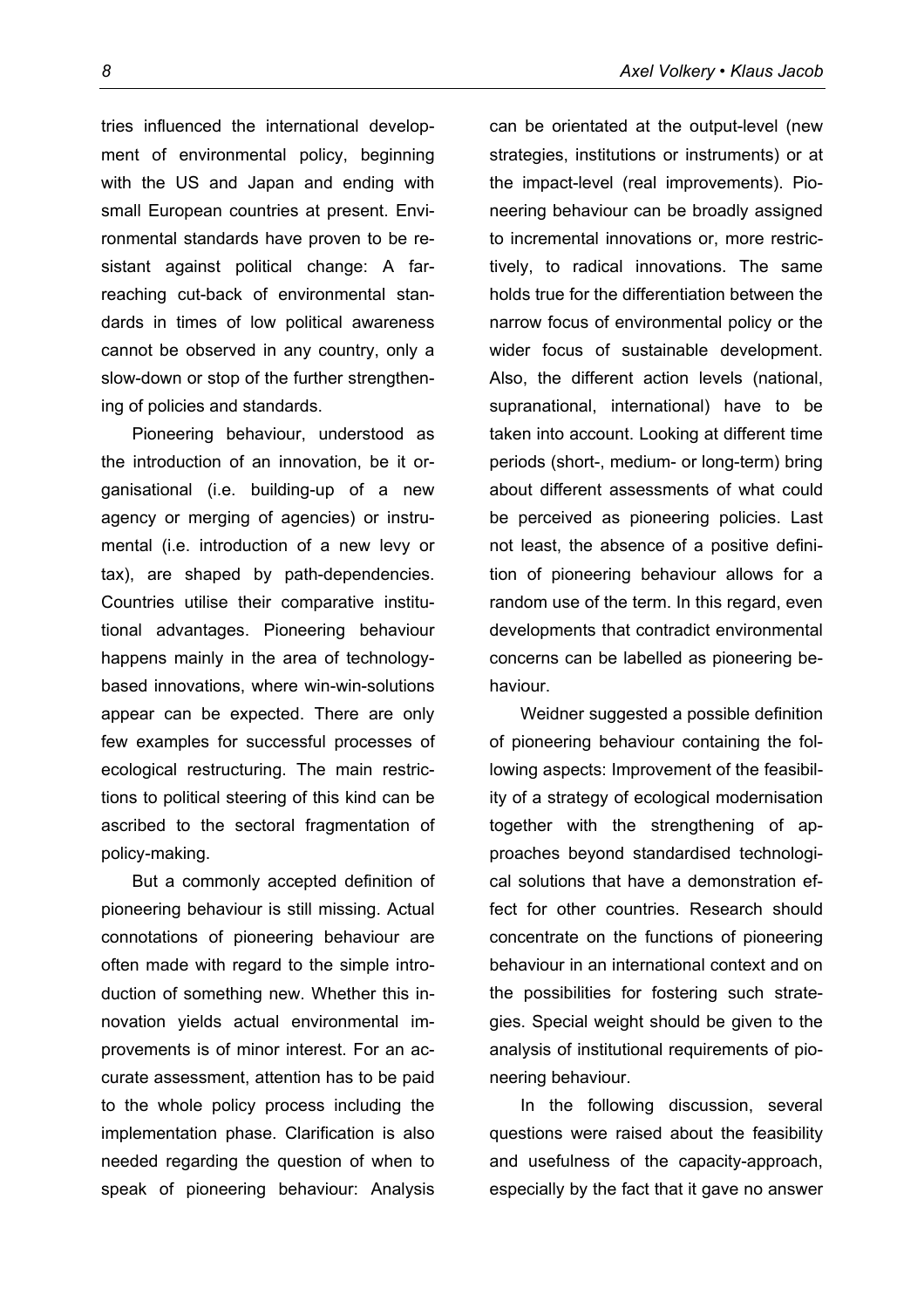to the question: capacity, for what? Critical comments concerned the technocratic understanding of ecological modernisation and the strong focus on the state as a main actor. The analytical concept was not only considered to be too narrow, but was also labelled as unsuitable for the drawing of theoretical assumptions and their empirical verification. The number of variables for the accounting of pioneering behaviour was regarded as too large. An extraction of main variables was recommended in order to reduce complexity. An assessment of the problem-solving capacity of politicaladministrative systems should carefully combine the institutional perspective with a more problem-oriented perspective. A distinction between cases of easy and difficult capacity-building was considered as a useful first step in this regard. It was also recommended to draw more attention to a comparison of the respective strength and weakness of hard- and soft law approaches and possible interactions between the national and international level of policymaking, whilst screening institutional capacities of different countries.

In the following presentation, Atle Midtun from the Norwegian Business School of Management challenged the view that the state is the right actor to be hold accountable for delivering the necessary impulses for processes of structural change. Atle argued that instead of governments it is pioneering companies that had decisive influence on strategies that render a successful reduction of environmental pressure. Due to the stalemate of different interests, negotiations on the international level seldom end

up with results that respond to the needs of effective problem-solving. Furthermore, the ongoing shifting of political decision-making to the international level erodes democratic legitimation by public discourse. As an alternative, Midtun proposed the utilisation of the potentials for self-regulation of markets and companies. Within the discussion about the theoretical framework of Corporate Social Responsibility, new strategies for business management are discussed, that no longer aim at profit-maximisation only, but an equal incorporation of the dimensions of social and environmental responsibility. This concept, which is located at the microlevel of business management, complements concepts at the macro-level such as ecological modernisation or capacitybuilding. In the end, the possibilities for a model of capitalistic markets that are compatible with ecological and social demands need to be explored (self-embedded liberalism). But state-run regulation is always needed as a threat and sanction in the case of failure of voluntary agreements. However, the interplay between hierarchical steering and voluntary self-regulation needs to be explored in greater detail.

A controversial discussion evolved afterwards. Above all, the assumption of companies behaving voluntarily in an environmentally friendly way was criticised. It was frequently stated that such an undertaking rather needs concrete marketcorrecting signals. This could be pursued either by anticipation of consumer behaviour (i.e. the refusal of buying products with negative product attribute like carcinogenic substances) or by state-run regulation. The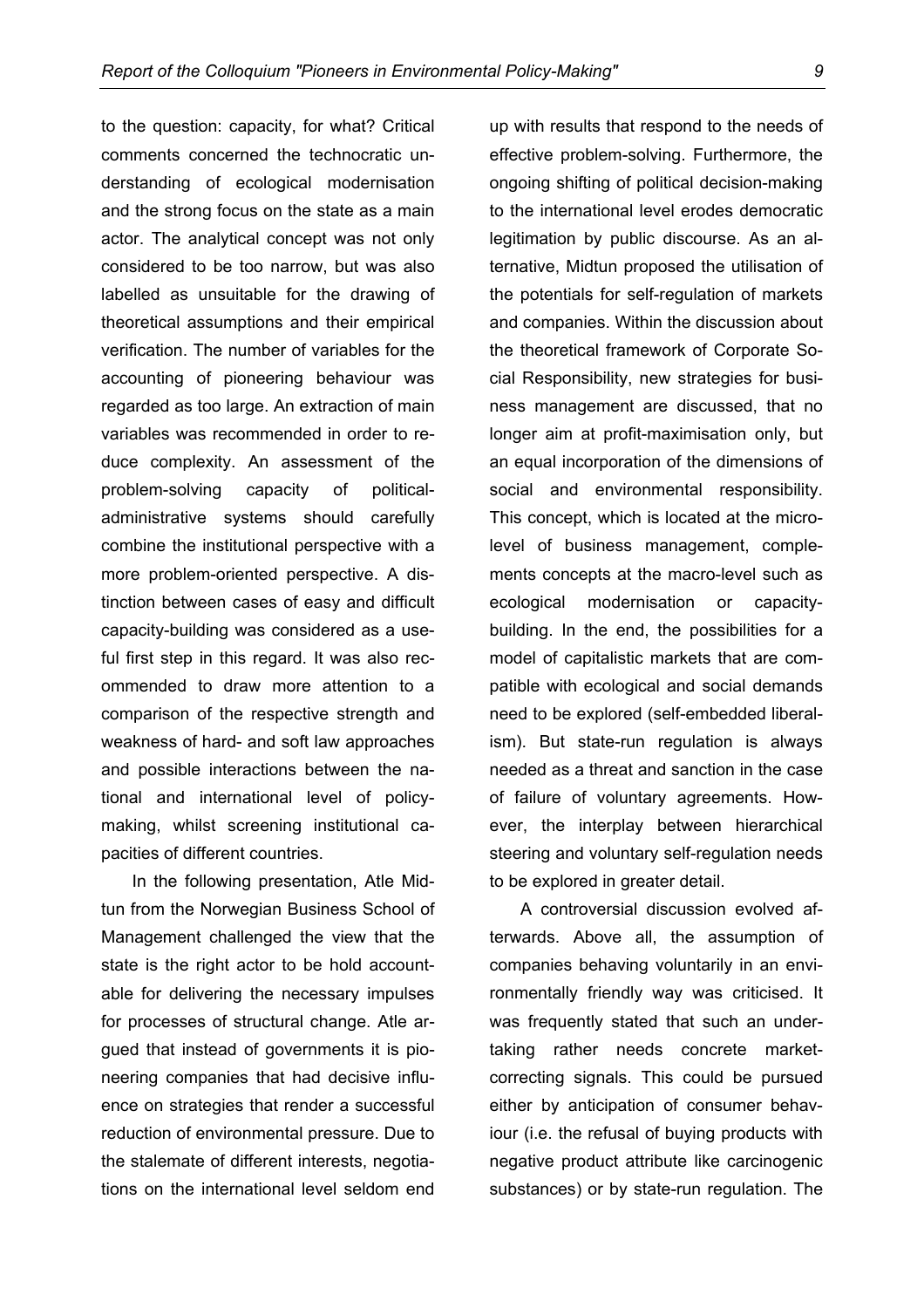essential challenge of Ecological Restructuring is not managed by single companies. This task requires a strong, not a weak

#### **Session 'The European and International Dimension of Pioneering Environmental Policy Making'**

In his presentation, Albert Weale, University of Essex, addressed two major questions: Has the process of European integration increased the capacities for environmental policy-making in the Member States? And is the problem-solving capacity of the European Union higher than related problem-solving capacities of international regimes? An answer to both questions is anything but easy because a global assessment of the problem-solving capacity of the European Union and its Member States proofs to be a difficult undertaking. There is no principle of comparative advantage with regard to the generation of politicalinstitutional measures for environmental problems. Institutional arrangements as a rule should therefore follow the most efficient model. But there are two exceptions to this proposition: The first is the case of a higher voluntary acceptance of ambitious environmental measures in one country compared to other countries. And the second is the production of transnational public goods. But severe distinctions rest in detail due to different path-dependencies. A correct assessment of action capacities additionally needs to take into account the structure of the relevant problem and the chosen time-frame for evaluation. Weale proposed two benchmarks for the determination of pioneering behaviour: The scope and bindstate. The gained experiences with voluntary self-commitments in Europe show the weakness of the self-regulation approach.

ing character of regulations and the perception by other countries as a pioneer. In this context, Weale critically assessed efforts to develop indices that measure and compare institutional capacities of single countries. Better insights can be won by analysing determining factors for capacity-building and capacity-decline on the basis of casestudies.

The impact of European environmental policy on the environmental policy capacities of its Member States implies both a strengthening and weakening. Leading Member States (i.e. states that pursue an ambitious environmental policy), experienced a strengthening of their capacities regarding transboundary environmental problems that make unilateral problemsolving impossible. This also limits the possibility of adopting uniform product and production standards. Leading states can also legitimate their ambitious policy with regard to the need of complying with European regulations. Last not least, leading countries harvest a double dividend if their policy is chosen as reference frame for the design of future EU regulation: There is low pressure for adaptation during the implementation phase and a competitive advantage on possibly emerging markets for environmental goods compared to other countries. Obviously, these countries also suffer from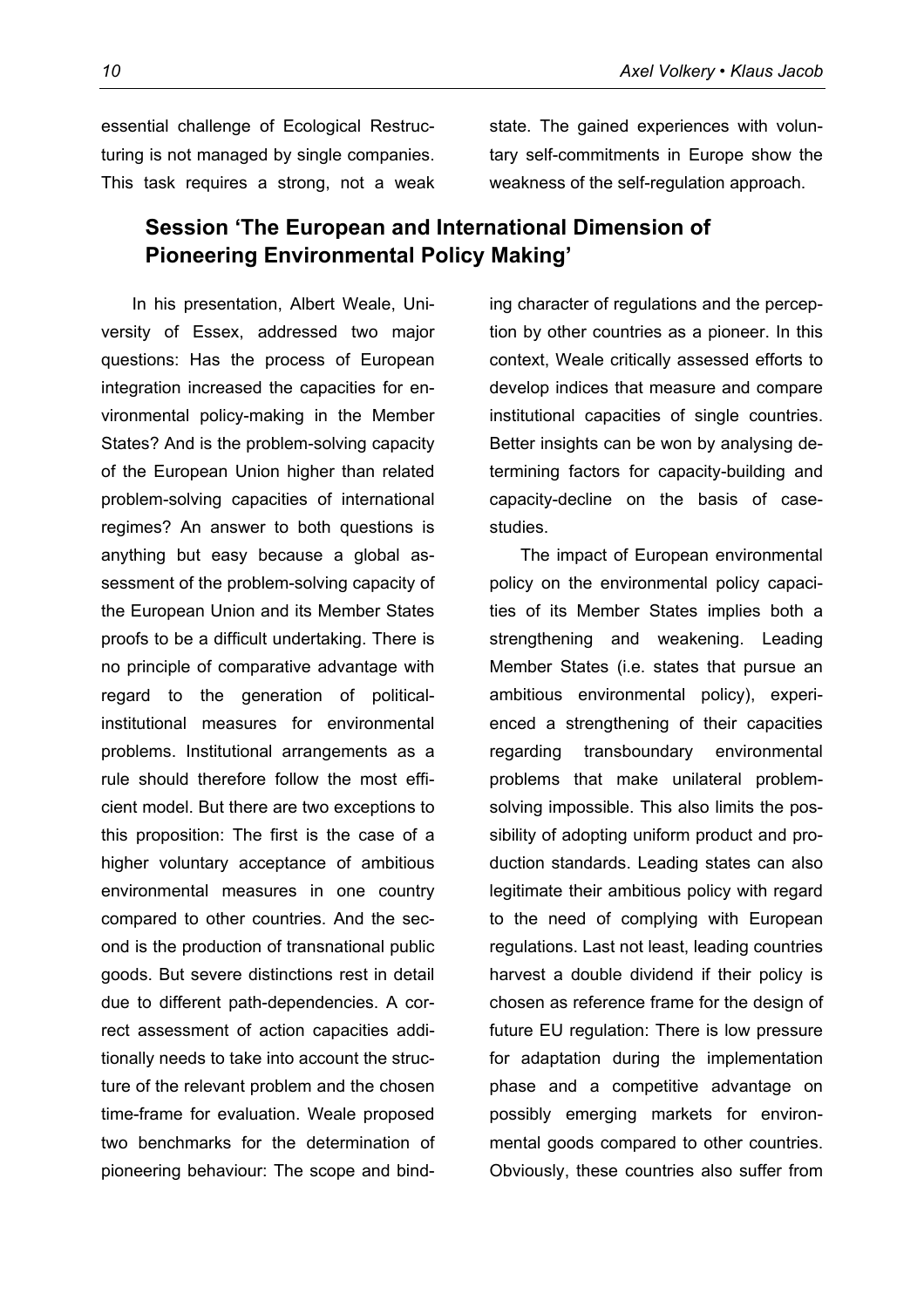European environmental policy if they have to implement EU-regulations that are not compatible with their own regulations. The level of European regulation can also be substantially lower than the level of domestic regulation.

Laggard Member States experience an involuntarily strengthening of their capacities, both in terms of actor configurations and institutional arrangements, due to the need of complying with EU-law. Membership in the EU constitutes a strong political pressure towards a more active environmental policy. In this respect, additional economic incentives are provided by the market-demand for products that fulfil higher environmental standards in the leader states. A weakening of capacities can occur when local environmental problems are ignored, because they are not treated by EU-regulation. Independent learning processes can also be hampered by strict, one-sided EU-regulation.

The comparison between the problemsolving capacity of the EU and international regimes appears to be very difficult, too. On the one hand, one could assume that the need for unanimous decision-making within international regime formation allows for greater possibilities to obstruct policy formulation by single, unwilling states. On the other hand, international regimes are single-issued and therefore likely to be free of the bargaining over "package-deals" which are a characteristic of the decision-making process on the European level. Rather, the decision-making both at the European and at the international level was successful in the past if there was a visible problem that

triggered substantial political pressure and could be tackled with technological solutions. Insofar, the specific problem-structure is of great importance for determining the problem-solving-capacities of the EU, its Member States but also international regimes.

Following this presentation, critical comments were raised concerning the principle of competitive advantage in environmental policy: Several discussants claimed its heuristic utility for comparative research, arguing that countries, as pioneers, indeed specialise in different domains of environmental policy and, therefore, try to frame policy-formulation on EU-level according to their preferences. Countries also perform differently concerning the implementation of different regulations. Thus, the principle of comparative advantage might also be useful when looking at implementation processes.

The impact of international regimes and international organisations on the environmental policy of single states and the question which conditions on the international level favour pioneering behaviour by states were the main topics of the presentation given by Frank Biermann, Potsdam Institute for Climate Impact Assessment. Regimes can significantly advance learning and diffusion processes, namely by the promotion of environmental awareness in countries with low environmental standards, by setting ambitious binding standards or by providing mechanisms for financial and technological transfer. Organisations are important players within and beside regimes, especially with regard to tasks such as monitor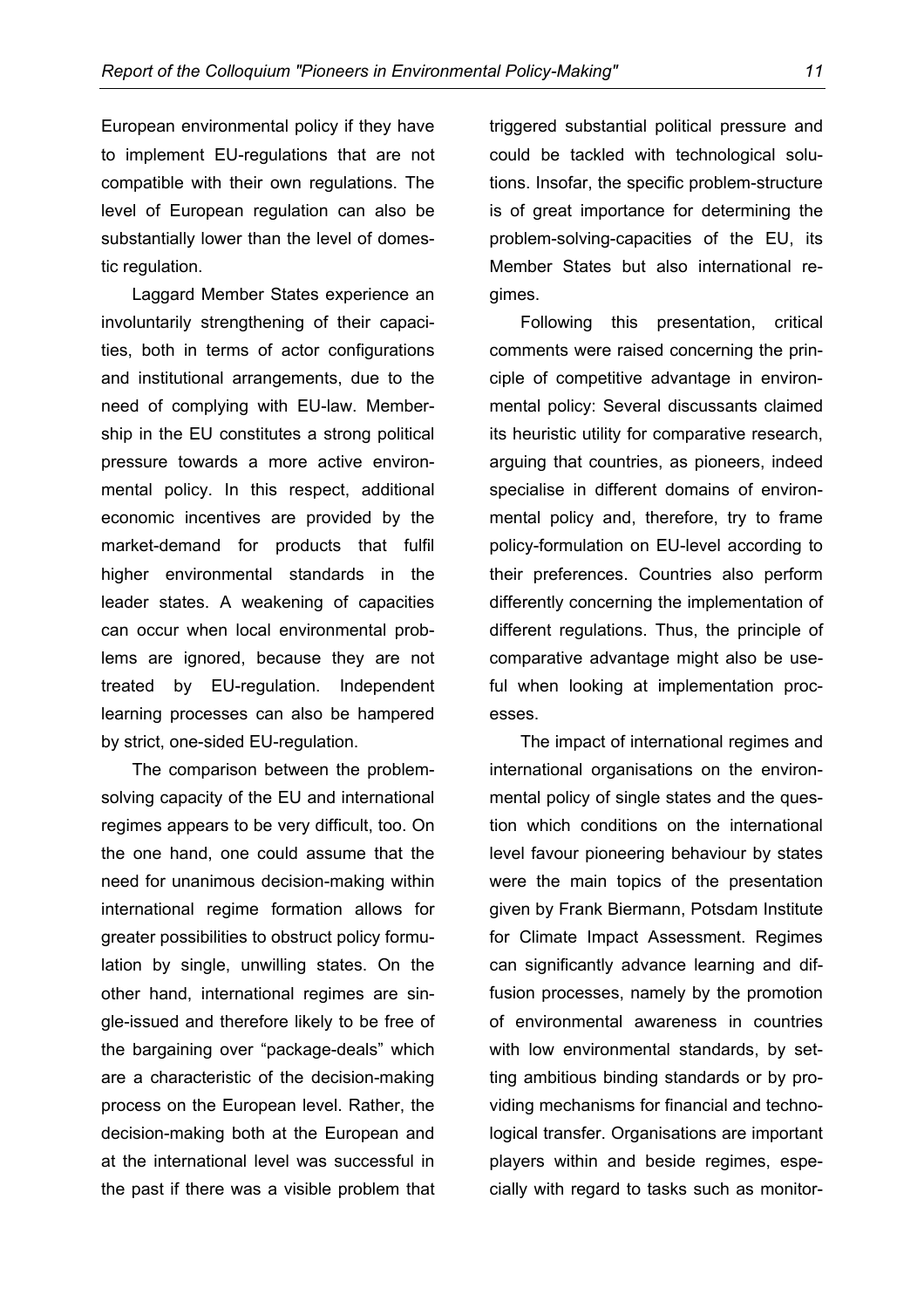ing of compliance or dissemination of knowledge. However, insights into their functioning and their effects on learning and diffusion processes are limited due to the few studies that were conducted in this field up to now.

But regimes also hamper or even prevent pioneering behaviour of states. The most prominent example is the World Trade Regime. States are constrained to impose standards for products, production or processes which lead to import restrictions. States that are discriminated by such regulations succeeded with their law-suits at the WTO appellation body in the case of product standards. Import restrictions concerning products can only be maintained in the case of scientific uncertainty or potential harms for human health and the environment. States have considerably more discretion with regard to production standards: they are allowed to impose import bans if there is a clear link between the importing and the exporting country and if a number of procedural conditions for procedural applications of such restriction are fulfilled, as the Shrimps/Turtle-Case has shown. At large, the borders between world trade law and environmental law are in constant flow and the case-law of the last years has substantially broadened the range for unilateral environmental measures. Above all, world trade law is only concerned with the specific policy design. Not the level of protection, but the choosing of a compatible policy design is the crux of the matter.

But the international harmonisation of high environmental standards can also have negative implications for developing countries: if these countries are not involved in decision-making processes and remain without further financial and technological support or simplified market-access, development opportunities of these countries are considerably constrained. The relationship between trade and environment also needs to be discussed with regard to the issue of equity and fairness between north and south. In this perspective, a consensus between the developed and developing countries that lives up to the interests of the developed and developing countries and does not prevent processes of innovation and diffusion of policies and technologies is needed. However, research that pays attention to the different perspectives from the north and south and incorporates findings from studies around the world also is rare. Thus, a critical self-reflection of political science is needed, too.

# **Session 'The Political Economy of Environmental Policy-Making'**

Nicholas Ashford, Massachusetts Institute of Technology discussed the question in how far governmental regulations may provide the preconditions for a sustainable development and in how far such regulations have to be provided. The most important sets of objectives in this regard are the advancement of environmental protection, employment and competitiveness. The political agenda has to include – just in oppo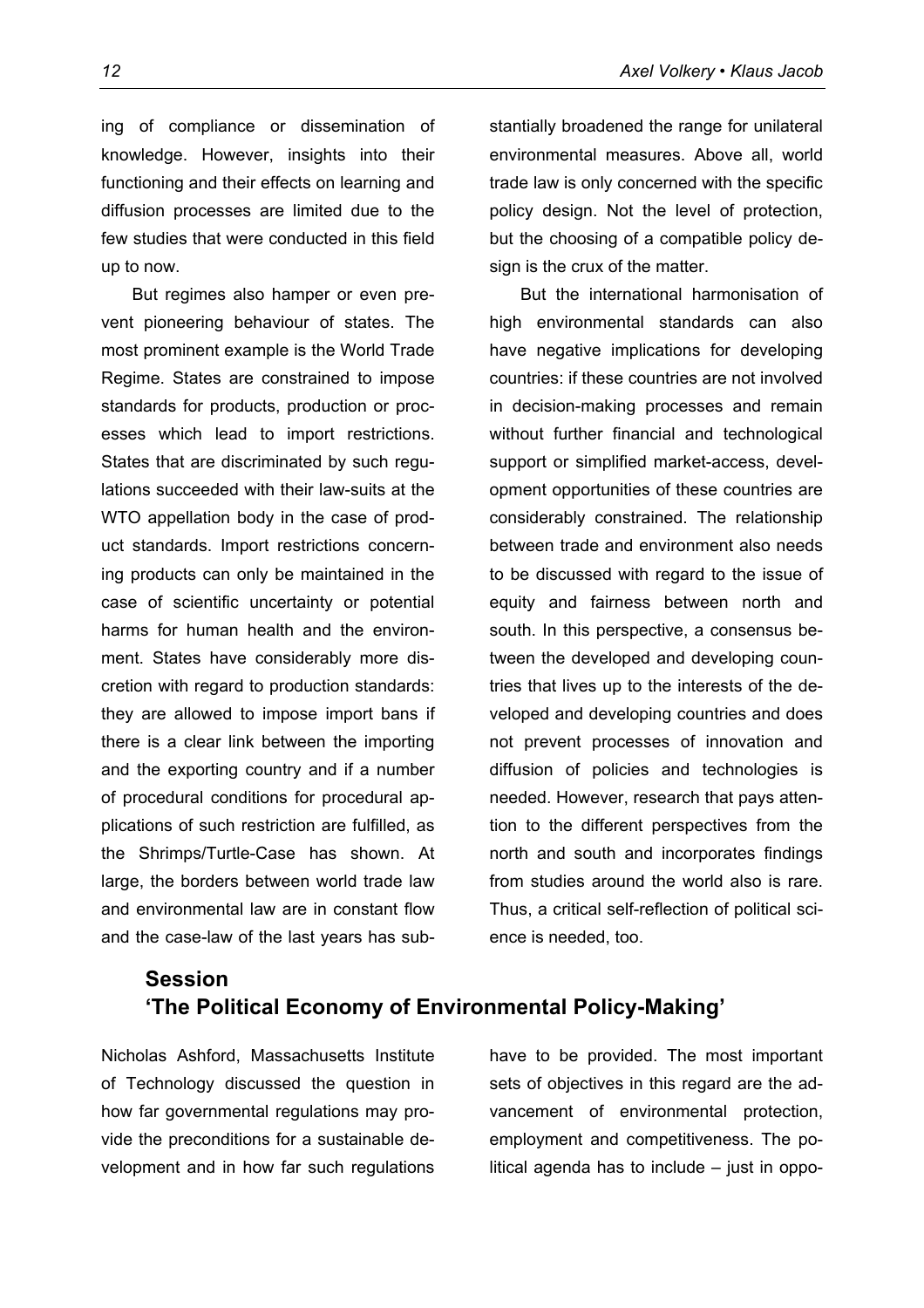site to an environmental policy that considers only the effects of economic activities – a system change. Which technologies are required for sustainable development? From an economic point of view, technologies for a sustainable economy cannot be limited to those that improve the performance or the costs of existing technological systems. New market demands have to be met by radical or disruptive innovations. From the point of view of the environment, it has to be asserted that the previous additive technologies are not sufficient. Furthermore the recent efforts in reducing the consumption of resources and energy are not sustainable. It is necessary to change the basis of the current use of resources and energy. Finally, the employment policy cannot be limited to the provision of sufficiently skilled employees, but radical changes in the human/technology interfaces have to be considered as well. This also implies a system change.

These requirements are not established well on the current political agenda. The fragmentation of political institutions and actors is in favour of segmented sectoral solutions and of a dominance of the target groups. Ashford discussed in particular the question in how far enterprises can be expected to react to weak regulatory impulses by the government or if more powerful interventions are necessary.

Thereto a typology of innovations was developed as a first step: In the tradition of Schumpeter, the dichotomy of radical and incremental innovations can be distinguished. From this perspective, radical innovations may encompass the process of

creative destruction that is the replacement of dominant firms, technologies or ideas. That is, however, not an indispensable precondition. These categories can be understood as discrete points on a continuum that describes the rate of alteration. The designation of a system change is more precise for the dichotomy of sustaining vs. disruptive innovations. So called sustaining innovations are marketed by established firms on known markets. In contrast to this, so called disruptive innovations are related to  $a - in$  many times not clear defined  $$ demand for goods and services that arises outside of established networks between customers and companies. As a rule, these innovations are marketed by new firms. This type of innovations is stimulated by strict regulations or by a strong societal demand for products that are produced considering sustainability demands.

Ashford discussed in particular the question, in how far regulations may contribute to a consideration of the three dimensions of sustainability in the development of innovations. A transformation in the direction of sustainability requires willingness, opportunity and capacity for a change. Policies that aim at supporting this change have to be designed according to their scope: they may aim at the diffusion of existing technologies only, they may enforce incremental or radical innovations or they may aim at the genesis of disrupting innovations.

According to Ashford, the academic as well as the political debate in the Member States of the European Union is mainly centred around an evolutionary perspective on these issues. This implies the creation of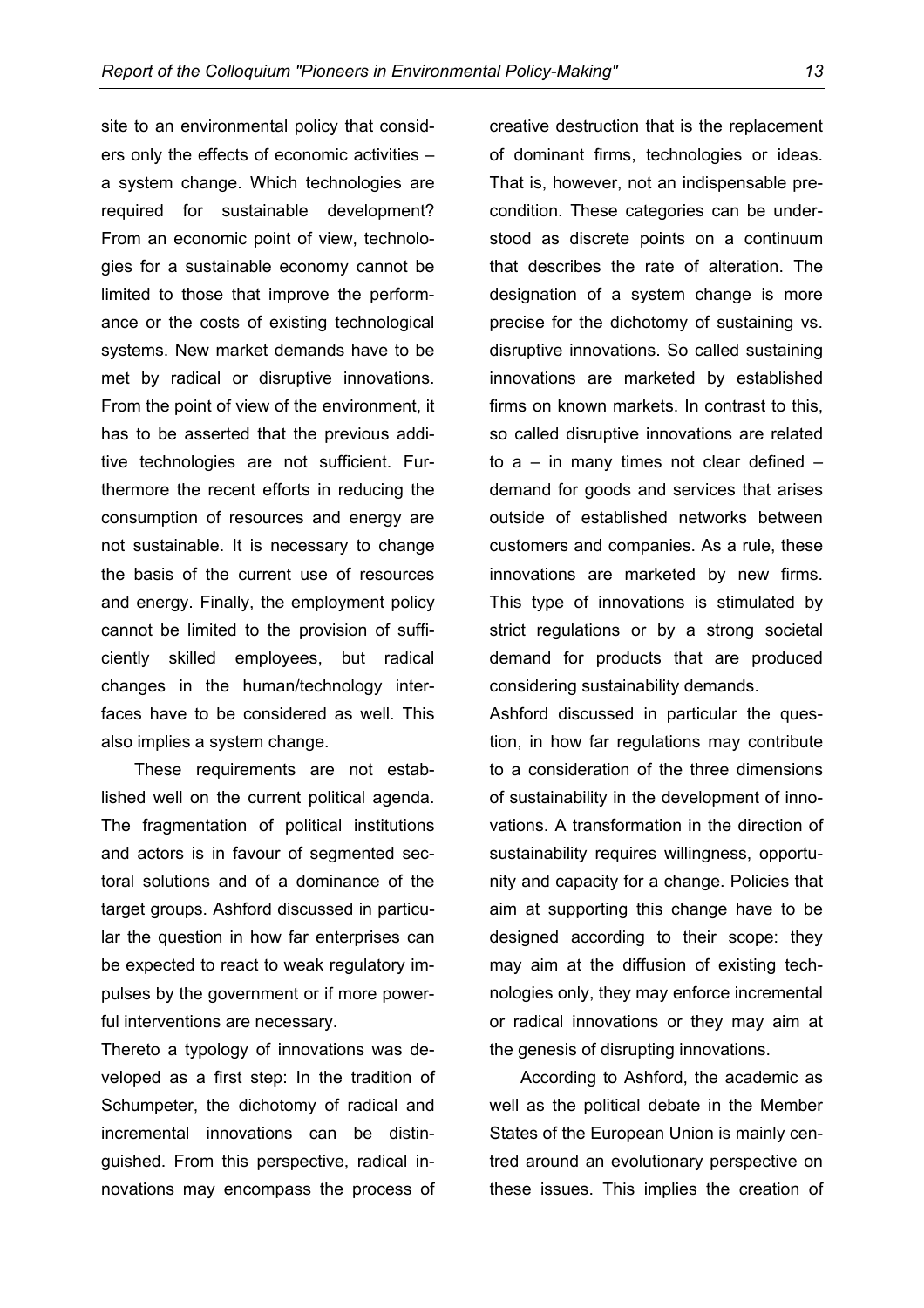niches for new technologies at first. But such a strategy disregards the creation and the support of new actors that are essential for the generation of disruptive innovations. The restrained European policy style contributes to the failure to care for the inducement of innovation; therefore the dominant firms are able to prevent additional costs by regulations and to protect their markets.

To supersede these deficits, several strategies for regulation can be considered that have to be, however, part of an overall and integrated approach. It is necessary to promote competitive markets with a number of innovative firms instead of supporting monopolised markets. Current competition policy is largely in support of monopolies, thereby promoting existing technologies and hinders new and small innovators to enter into the market. Regarding employment policy, it is necessary to focus on the creation of new jobs rather than protecting existing ones. The shortage of employment opportunities is a major impediment for a development towards sustainability. Strategies for environmental policy should stimulate innovations by strictly setting a demand, whereby empirical studies hint at win-win potentials of such a strategy. Contrary to an evolutionary approach, the time horizon for the development of disruptive technologies is considerably shorter.

Governmental action can be improved by a systematic analysis of the technological options. It cannot and should not be the primary aim of such an analysis to make a decision on certain technologies, but it should support the process of technology selection by drawing a vision of sustainable development. Governments´ activities cannot be limited to the function of a referee between the different interests, because they are not all adequately - if at all - represented in the political process. The objective of the government should be to act as trustee of long term interests in order to make the necessary transformation possible.

Thomas Bernauer, Swiss Federal Institute of Technology discussed in the subsequent presentation the issue of possible environmental relief by economic structural change. He started with a discussion of recent work of Martin Jänicke and colleagues. For several types of emissions and resources inverted u-curves of the respective indicators were identified in highly developed industrial countries until the 1980s. However, since the 1990s, a partial rise can be observed. This is explained by non causal interventions as well as the missing structural change in the industrial sectors that are responsible for these emissions. Bernauer identified several questions that are left open in this research: this line of research focuses on material inputs instead of emissions and environmental effects. The ecological importance of the selected indicators may have changed in time: For example the production of paper has been multiplied but the specific environmental effects have declined considerably in the same period of time. Up to now, theories to explain the rise, decline and re-rise of selected indicators for resource consumption are integrated to a small degree.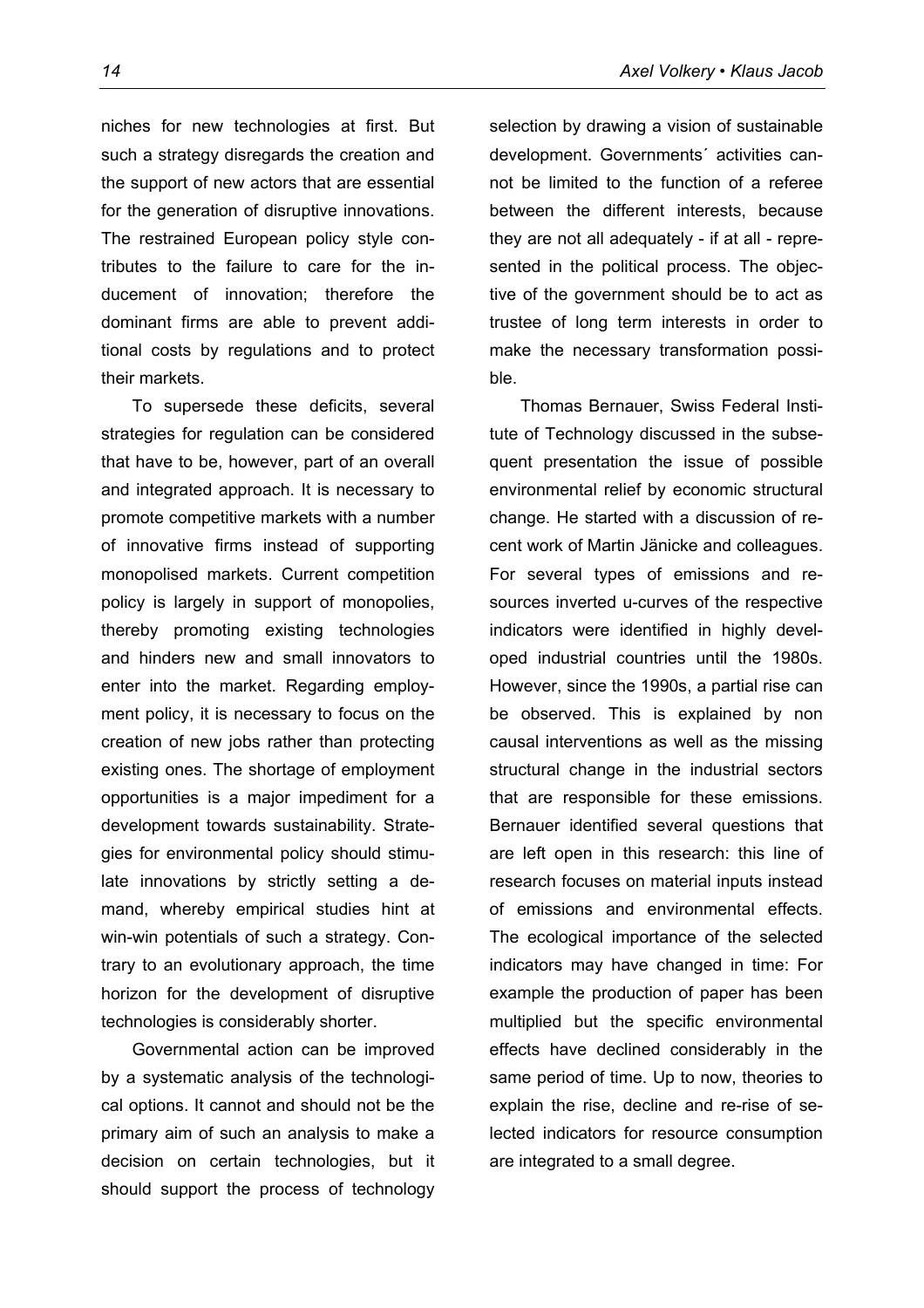Indicators that are able to explain industrial structural change relieving the environment, can be grouped in (1) variables that encompass the innovation activities, (2) socio-economic variables, (3) intraindustrial competition, (4) regulation, (5) political institutions, and (6) a category for residuals such as the development of factor costs. These types of influencing factors are partially closely interconnected. This focus broadens the current research perspective in the research on Kuznets-curves by focussing on the importance of political influences: which political institutions are suited

best to support a green industrial change? Democratic structures may facilitate the participation of environmental actors in the process of agenda setting. However, the same institutions offer the potential losers of structural change the possibility to slow down or to block the change. It can be expected that there is a considerable variance in the international comparison of political institutions, that prevent an unilateral favouring of either environmental or industrial interests.

#### **3 Summary**

The assumption that single nation states are either lacking incentives for an ambitious policy to provide or to secure public goods or that they lack the capacity for action on the background of increasing processes of political and economic globalisation can be unambiguously rejected on an empirical basis. Governmental pioneering behaviour is an important influencing factor in the world wide development of environmental policy. However, it takes place in a complex and interdependent multi-level system with many different actors. International regimes do influence the room for manoeuvre for nation states as well as international organisations, multinational enterprises or non-governmental organisations.

On the one hand, principal questions are pertained with the capacity for action that is necessary on the national level to enable single countries to develop a more far-reaching environmental policy than other

countries. On the other hand, it is necessary to examine the interdependency between the international and the national level focussing on the mechanisms of global processes of learning and the diffusion of environmental policy and – technology. The participants of the colloquium agreed on the need not only to sharpen the focus of analysis in this line of research, but furthermore to find a theoretically and normatively based definition of pioneering behaviour in order to advance this line of research. In the course of the colloquium, it was shown by many critical questions and remarks that the focus of the concept of pioneering behaviour is unclear: Under which conditions we can speak of pioneering behaviour?

Connected to these claims, another issue of repeated criticism was the narrow focus on environmental policy innovations throughout all research on pioneering be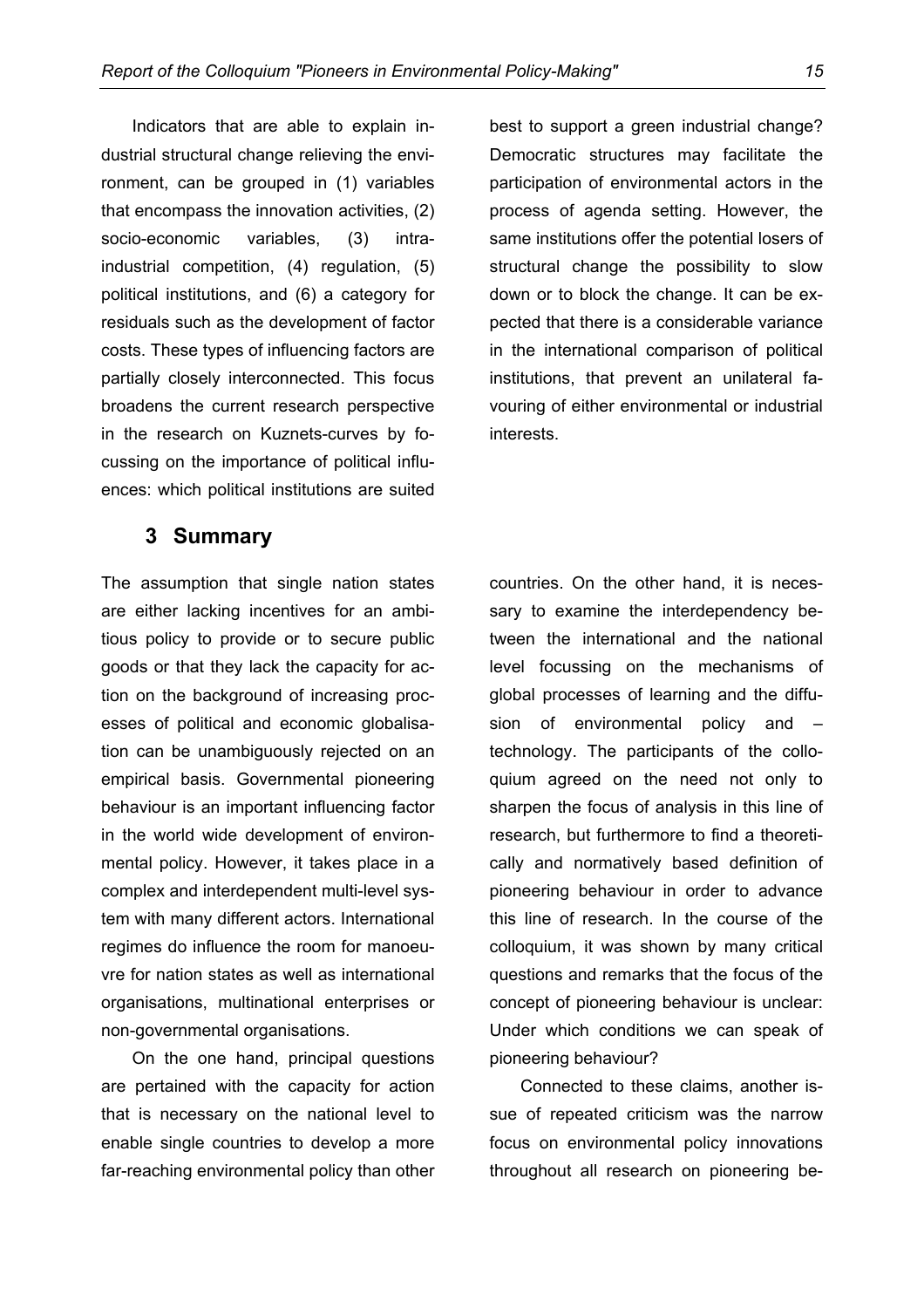haviour. The extension towards issues of sustainable development, that is an important characteristic of the current general debate has been largely ignored, the critics say. It is an open question, how pioneering behaviour of countries in the field of sustainable development could be classified. The term pioneer is used rather vaguely and without clarifying the implicit assumptions and stating the objectives.

Another critical issue was the possible scope of such a research program: Should it be restricted to the invention of regulatory and technical innovations or widened to the ecological restructuring? Related to that was the uncertainty about methods that allow a correct measuring of pioneering behaviour: often, policies are assessed as being pioneering policies, because of inventing a new technology. But if the specific emission reduction of these technologies is counteracted by growth processes, a notion of pioneering behaviour does not make sense, because the status quo remains unchanged.

Furthermore, current research on pioneers is mainly restricted to the level of national policy-making: Pioneering behaviour and capacity-building is solely attributed to the state, and in particular to OECD-

countries, thereby ignoring the interactions of state and non-state actors and the question of capacity-building in non-OECDcountries. The current pioneer-research pays too little attention to the failure of pioneering behaviour: In which policy domains do innovation and diffusion processes constantly fail? Why do some instruments diffuse easily and others not?

Pioneering behaviour as a term is positively connotated, containing the expression of modern, efficient and effective environmental policy. However, there is no common understanding of what a modern environmental policy should look like. Rather, there are totally different developments in the European and US-American discussion with increasingly strong impacts on the concrete design of international regimes and treaties: Within the European debate, there is a clear orientation towards the institutional capacities of the state and its responsibility to pursue a strict environmental policy which is accompanied by a critical assessment of voluntary agreements and other approaches of self-regulation. The contrary holds true for debates within the US-American dominated research communities: there, deregulation, self-regulation and cost-benefit-analysis are the keywords.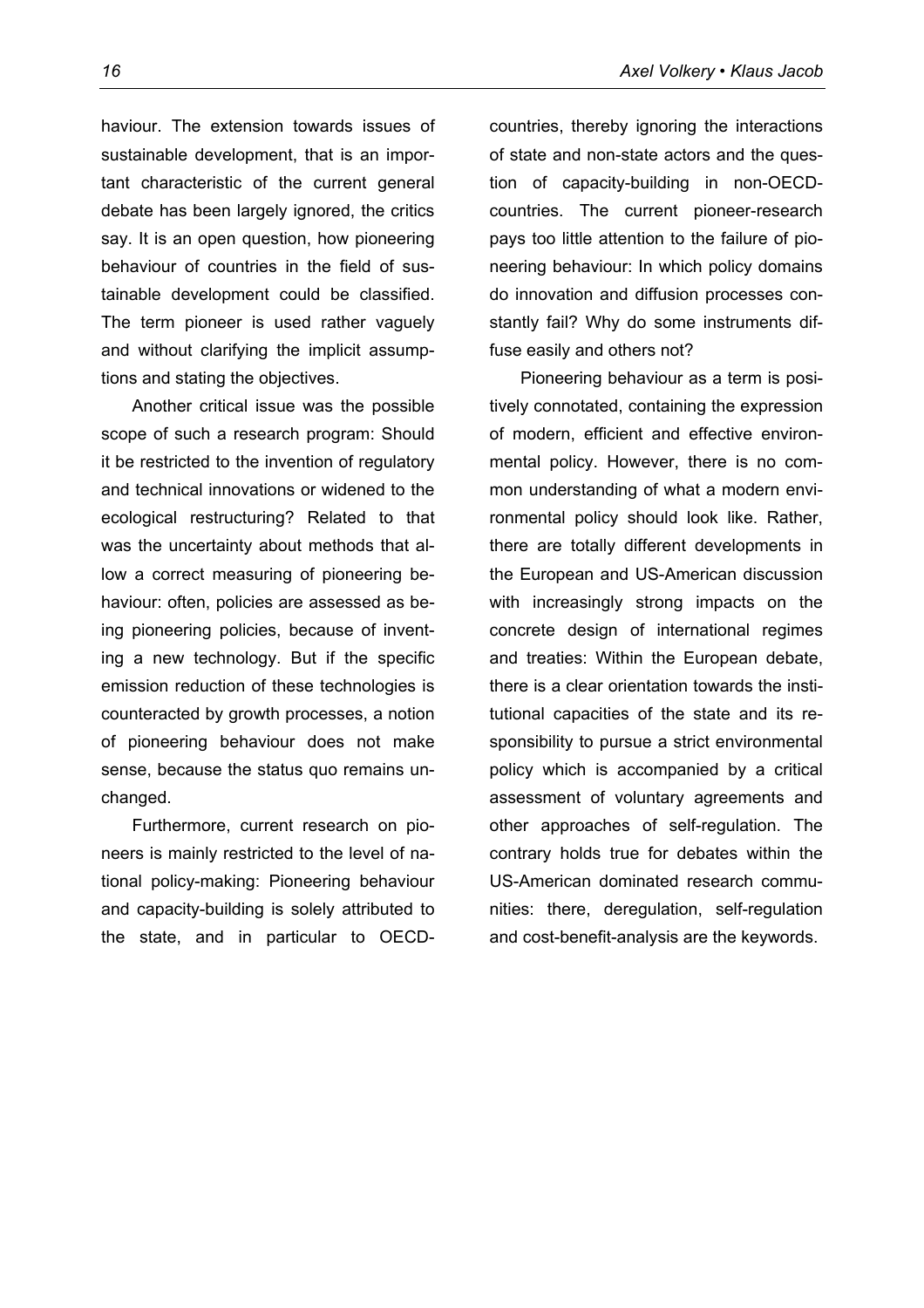# **References**

- Anderson, M.S. and Liefferink, D. (1999): European Environmental Policy: The Pioneers, Manchester, New York: Manchester University Press.
- Ashford, N. A. et al.. (1979): Environment, Health, and Safety Regulation, and Technological Innovation. In: Hill, C. T. and Utterback, J. (Hrsg.): Technological Innovation for a Dynamic Economy. Cambridge, 161-221.
- Auer, M. (2000): Who participates in International Environmental Governance? Partial answers from international relations theory. – Policy Sciences, 33 (2), 155-180.
- Axelrod, R. M. and Keohane, R. O. (1985): Achieving Cooperation under Anarchy: Strategies and Institutions, World Politics 38 (1): 226-254.
- Bernauer, T. (2000): Staaten im Weltmarkt: Zur Handlungsfähigkeit von Staaten trotz wirtschaftlicher Globalisierung. Opladen: Leske and Budrich.
- Biermann, F. (2001): Global Environmental Change and the Nation State: An Introduction. Paper, presented at the Berlin Conference on the Human Dimensions of Global Environmental Change, 7-8 Dec 2001. http://www.fu-berlin.de/ffu/akumwelt/bc2001/.
- Blazejczak, J.; Edler, D.; Hemmelskamp, J.; Jänicke, M. (1999): Umweltpolitik und Innovation: Politikmuster und Innovationswirkungen im internationalen Vergleich, Zeitschrift für Umweltpolitik und Umweltrecht 22 (1): 1-32.
- Cerny, P. (1999): Globalization and the Erosion of Democracy. European Journal of Political Research, 36 (1), 1-26.
- Delmas, M (2002): The Diffusion of Environmental Management Standards in Europe and the United States: An Institutional Perspective. – Policy Sciences, 35 (1), 91-119.
- deVries, M. S. (2001): The attack on the State: a comparison of the arguments. International Review of Administrative Sciences, 67 (3), 389-414.
- Drezner, D. W. (2001). Globalization and Policy Convergence, International Studies Review 3: 53-78.
- Europäische Umweltagentur (2001). Environmental Signals. Environmental assessment report No 8., Copenhagen.
- Esty, D. C. (1999): Economic Integration and the Environment, in: Vig, N. J./Axelrod, R. (eds.): The Global Environment. Institutions, Law, and Policy, Washington DC: CQ Press: 190- 209.
- Esty, D.C. and Porter, M.E. (2000): Measuring National Environmental Performance and Its Determinants. In: Harvard University/World Economic Forum (Eds): The Global Competitiveness Report 2000. New York/Oxford, Oxford University Press, 60-75.
- Garrett, G. (1998): Global Markets and National Politics: Collision Course or Virtuous Circle? International Organization 52 (4): 787-824.
- Green, D. and Griffith, M. (2002): Globalization and ist Discontents. International Affairs, 78 (1), 49-68.
- Haas, P.M. et al. (1993): Institutions for the Earth. Sources of Effective International Protection. – Cambridge, Ma.: MIT Press.
- Hardt, M. and Negri, A. (2000): Empire. Cambridge, M.A.: Harvard University Press.
- Hay, C. and Rosamond, B. (2002): Globalization, European Integration and the discursive construction of economic imperatives. – Journal of European Public Policy, 9 (2), 147-167.
- Held, D. et al. (1999): Global Transformations: Politics, Economics and Culture. Cambridge: Polity Press.
- Hemmelskamp, J.; Rennings, K.; Leone, F. (2000): Innovation-Oriented Environmental Regulation - Theoretical Approaches and Empirical Analysis, ZEW Economic Studies, Bd. 10, Heidelberg.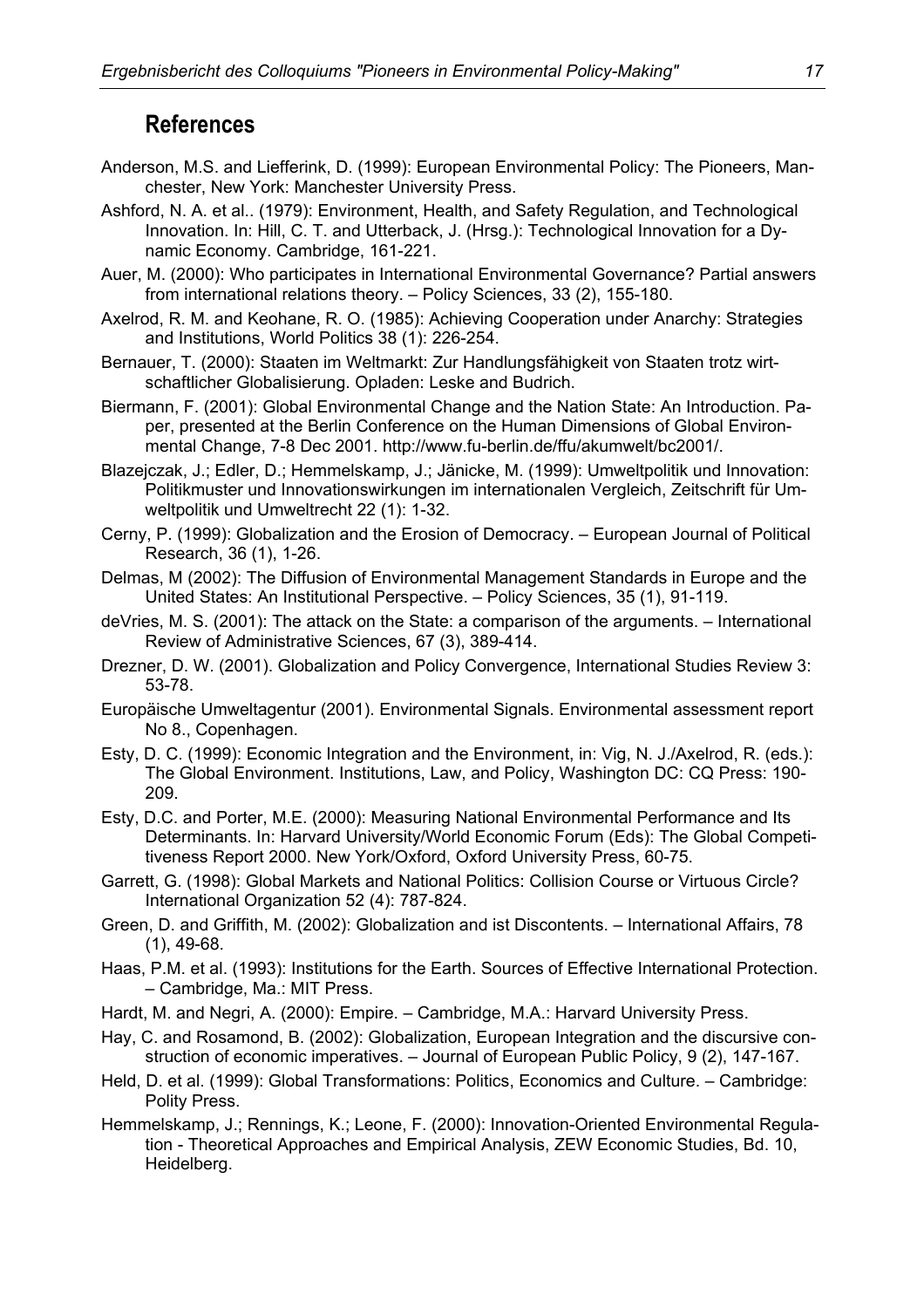Hoberg, G. (2001): Trade, Harmonization, and Domestic Autonomy in Environmental Policy, Journal of Comparative Policy Analysis: Research and Practice 3: 191-217.

- Jacob, K. (1999). Innovationsorientierte Chemikalienpolitik. Politische, soziale und ökonomische Faktoren des verminderten Gebrauchs gefährlicher Stoffe. München: Utz.
- Jacob, K. und Jörgens, H. (2001): Gefährliche Liebschaften? Kommentierte Bibliografie zu Kooperationen von Umweltverbänden und Unternehmen, 56 S. WZB Discussion Paper FS II 01- 304.
- Jänicke, M. (2001): No Withering Away of the Nation State in Times of Globalisation. Paper, presented at the Berlin Conference on the Human Dimensions of Global Environmental Change, 7-8 Dec 2001. http://www.fu-berlin.de/ffu/akumwelt/bc2001/.
- Jänicke, M. und Jacob, K. (2002): Ecological Modernisation and the Creation of Lead Markets. FFU Report 02-03, Berlin.
- Jänicke, M. and Weidner, H. (eds.) (1997): National Environmental Policies: A Comparative Study of Capacity-Building. Berlin (et al.): Springer.
- Jänicke, M.; Blazejczak, J.; Edler, D.; Hemmelskamp, J. (2000): Environmental Policy and Innovation: an International Comparison of Policy Frameworks and Innovation Effects. In: Hemmelskamp, J.; Rennings, K.; Leone, F.(eds.): Innovation-oriented Environmental Regulation. Theoretical Approaches and Empirical Analysis. Heidelberg-New York: Physica-Verlag, S. 125-152.
- Kellow, A. and Zito, A.R. (2002): Steering through Complexity. EU Environmental Regulation in the International Context. – Political Studies, 50 (1), 43-60.
- Keohane, R. O. (1983): The Demand for International Regimes, in: Krasner, S. D. (ed.): International Regimes, Ithaca: Cornell University Press: 141-171.
- Keohane, R. O. (1984): After Hegemony: Cooperation and Discord in the World Political Economy. Princeton: Princeton University Press.
- Keohane, R. O. and Martin, L.L. (1995): The Promise of Institutionalist Theory, International Security 20(1): 39-51.
- Kern, K.; Jörgens, H.; Jänicke, M. (2001): The Diffusion of Environmental Policy Innovations: A Contribution to the Globalisation of Environmental Policy, Discussion Paper FS II 01–302, Social Science Research Center Berlin.
- King, A.A. and Lenox, M.J. (2001): Does it Really Pay to Be Green. An Empirical Study of Firm Environmental and Financial Performance, Journal of Industrial Ecology 5(1): 105-116.
- Knill, C. and Lehmkuhl, D. (2002): Private Actors and the State. Internationalization and Changing Patterns of Governance. – Governance, 15 (1), 41-63.
- Koehn, P.H. and Rosenau, J. (2002): Transnational Competence in an Emergent Epoch. International Studies Perspectives, 3 (2), 105-127.
- Marcussen, M. (2001). The OECD in Search of a Role: Playing the Idea Game. Paper prepared
- Nye, J. and Donahue, J. (Hrsg.) (2000): Governance in a Globalizing World. Cambridge, Ma.: Brookings Institution Press.
- Oberthür, S. and Ott, H. E. (1999): The Kyoto Protocol. International Climate Policy for the 21st century. Berlin (et al.): Springer.
- Park, J. (2002): Unbundling Globalization: Agent of Policy Convergence? International Studies Review, 4 (1), 230-233.
- Porter, M. E. and van der Linde, C. (1995): Green and Competitive: Ending the Stalement, Harvard Business Review, September –October: 120-134.
- Rennings, K. (Hrsg.)(1999): Innovation durch Umweltpolitik, ZEW Wirtschaftsanalysen, Bd. 36, Baden-Baden: Nomos.
- Scharpf, F. W. (1999): Regieren in Europa. Effektiv und demokratisch? Frankfurt, New York: Campus.